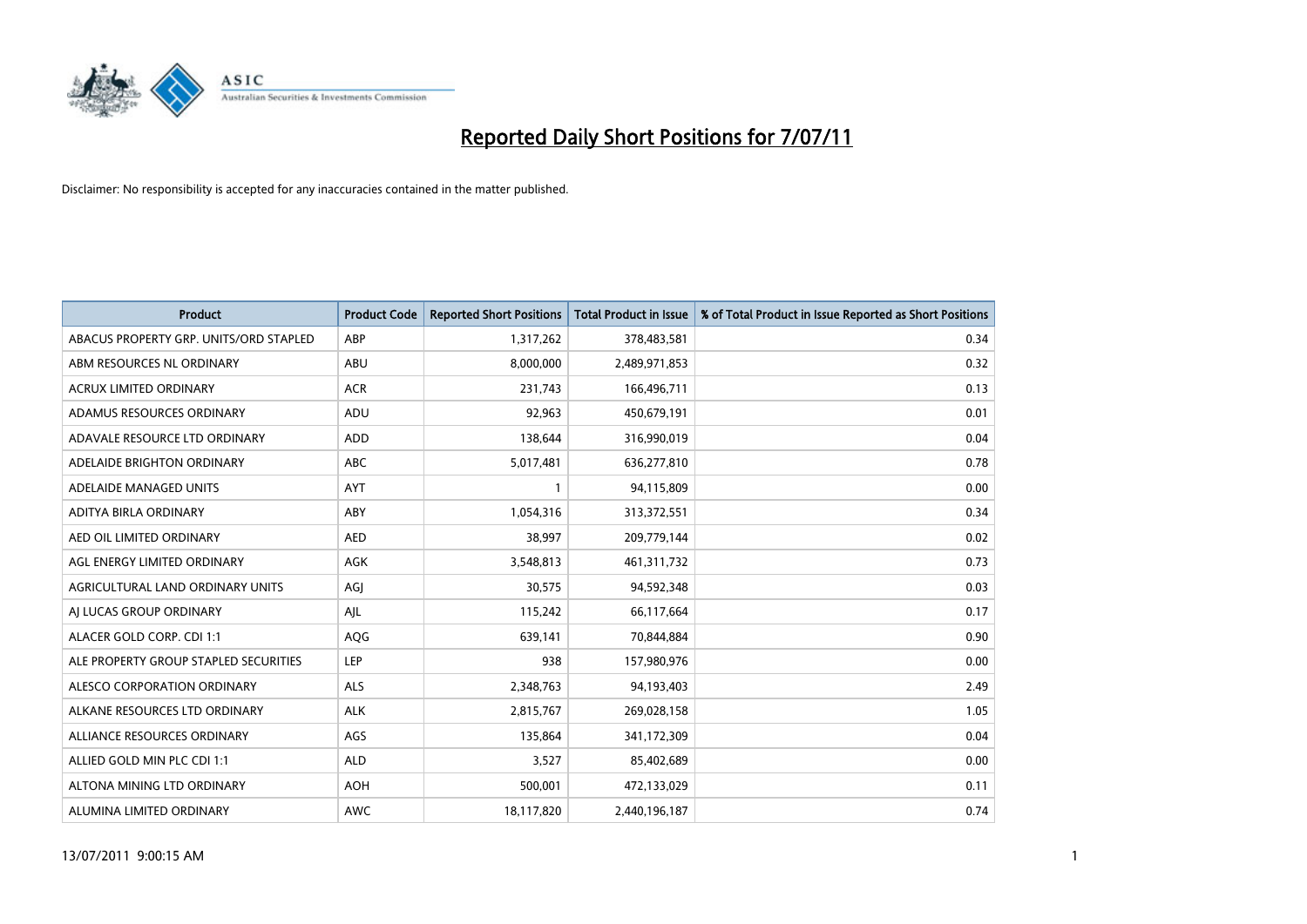

| <b>Product</b>                          | <b>Product Code</b> | <b>Reported Short Positions</b> | <b>Total Product in Issue</b> | % of Total Product in Issue Reported as Short Positions |
|-----------------------------------------|---------------------|---------------------------------|-------------------------------|---------------------------------------------------------|
| AMADEUS ENERGY ORDINARY                 | AMU                 | 649,101                         | 294,718,073                   | 0.22                                                    |
| AMALGAMATED HOLDINGS ORDINARY           | AHD                 | 15,934                          | 157,471,848                   | 0.01                                                    |
| AMCOR LIMITED ORDINARY                  | <b>AMC</b>          | 8,941,540                       | 1,227,441,619                 | 0.71                                                    |
| AMP LIMITED ORDINARY                    | AMP                 | 9,051,669                       | 2,811,693,913                 | 0.31                                                    |
| AMPELLA MINING ORDINARY                 | <b>AMX</b>          | 616,335                         | 204,885,108                   | 0.31                                                    |
| ANSELL LIMITED ORDINARY                 | <b>ANN</b>          | 3,659,958                       | 133,011,550                   | 2.74                                                    |
| ANTARES ENERGY LTD ORDINARY             | <b>AZZ</b>          | 110.746                         | 273,000,000                   | 0.04                                                    |
| ANZ BANKING GRP LTD ORDINARY            | ANZ                 | 9,123,543                       | 2,597,234,880                 | 0.35                                                    |
| APA GROUP STAPLED SECURITIES            | <b>APA</b>          | 8,276,902                       | 634,116,029                   | 1.32                                                    |
| APEX MINERALS NL ORDINARY               | <b>AXM</b>          | 986,249                         | 5,550,243,713                 | 0.02                                                    |
| APN EUROPEAN RETAIL UNITS STAPLED SEC.  | <b>AEZ</b>          | 11,832                          | 544,910,660                   | 0.00                                                    |
| APN NEWS & MEDIA ORDINARY               | <b>APN</b>          | 21,886,084                      | 618,568,292                   | 3.53                                                    |
| AQUARIUS PLATINUM. ORDINARY             | <b>AOP</b>          | 2,295,354                       | 470,167,206                   | 0.48                                                    |
| AQUILA RESOURCES ORDINARY               | <b>AQA</b>          | 4,654,485                       | 374,368,499                   | 1.25                                                    |
| ARAFURA RESOURCE LTD ORDINARY           | ARU                 | 6,042,695                       | 367,980,342                   | 1.63                                                    |
| ARB CORPORATION ORDINARY                | <b>ARP</b>          | 4.674                           | 72,481,302                    | 0.00                                                    |
| ARDENT LEISURE GROUP STAPLED SECURITIES | AAD                 | 649,004                         | 318,147,978                   | 0.20                                                    |
| ARISTOCRAT LEISURE ORDINARY             | <b>ALL</b>          | 22,899,223                      | 536,480,307                   | 4.26                                                    |
| ASCIANO LIMITED ORDINARY                | <b>AIO</b>          | 19,679,768                      | 2,926,103,883                 | 0.67                                                    |
| ASG GROUP LIMITED ORDINARY              | <b>ASZ</b>          | 30,704                          | 169,117,796                   | 0.02                                                    |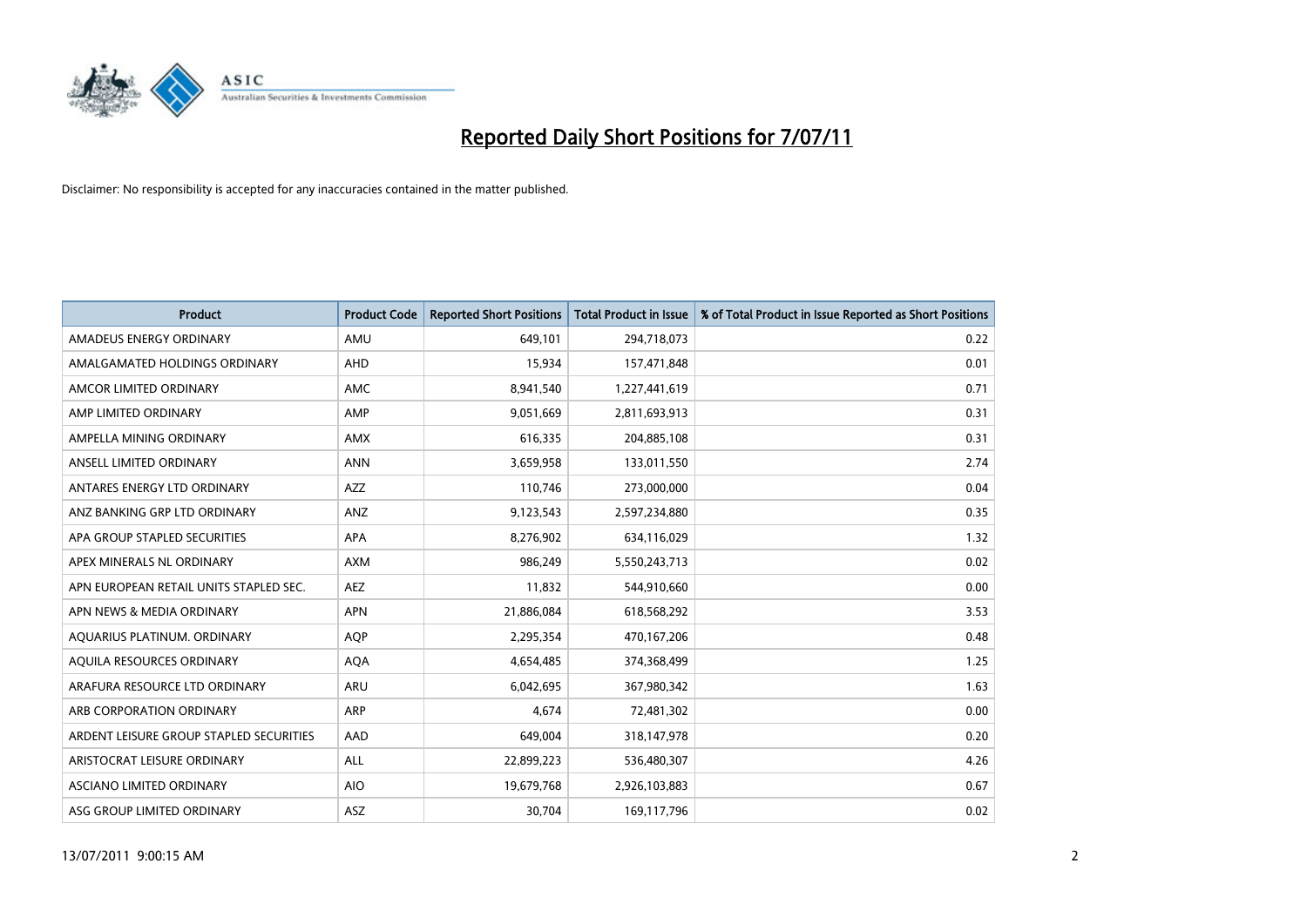

| <b>Product</b>                          | <b>Product Code</b> | <b>Reported Short Positions</b> | Total Product in Issue | % of Total Product in Issue Reported as Short Positions |
|-----------------------------------------|---------------------|---------------------------------|------------------------|---------------------------------------------------------|
| ASPEN GROUP ORD/UNITS STAPLED           | <b>APZ</b>          | 1,271,557                       | 579,826,041            | 0.22                                                    |
| ASPIRE MINING LTD ORDINARY              | <b>AKM</b>          | 348,511                         | 539,971,483            | 0.06                                                    |
| <b>ASTON RES LTD ORDINARY</b>           | <b>AZT</b>          | 631,288                         | 204,527,604            | 0.31                                                    |
| ASTRO JAP PROP GROUP STAPLED SECURITIES | AJA                 | 22,559                          | 58,445,002             | 0.05                                                    |
| ASX LIMITED ORDINARY                    | <b>ASX</b>          | 1,620,516                       | 175,136,729            | 0.91                                                    |
| ATLANTIC LIMITED ORDINARY               | ATI                 | 20,575                          | 113,601,916            | 0.02                                                    |
| ATLAS IRON LIMITED ORDINARY             | AGO                 | 11,636,199                      | 825,891,142            | 1.38                                                    |
| AUCKLAND INTERNATION ORDINARY           | AIA                 | 101,680                         | 1,322,564,489          | 0.01                                                    |
| AURORA OIL & GAS ORDINARY               | <b>AUT</b>          | 6,708,716                       | 409,865,343            | 1.63                                                    |
| AUSDRILL LIMITED ORDINARY               | <b>ASL</b>          | 741,581                         | 301,452,517            | 0.23                                                    |
| AUSENCO LIMITED ORDINARY                | <b>AAX</b>          | 2,154,075                       | 122,987,022            | 1.75                                                    |
| <b>AUSTAL LIMITED ORDINARY</b>          | ASB                 | 195,863                         | 188,069,638            | 0.11                                                    |
| <b>AUSTAR UNITED ORDINARY</b>           | <b>AUN</b>          | 1,480,392                       | 1,271,505,737          | 0.11                                                    |
| AUSTBROKERS HOLDINGS ORDINARY           | <b>AUB</b>          | 1,892                           | 54,658,736             | 0.00                                                    |
| AUSTIN ENGINEERING ORDINARY             | <b>ANG</b>          | 38,746                          | 71,864,403             | 0.05                                                    |
| <b>AUSTRALAND ASSETS ASSETS</b>         | AAZPB               | 1,168                           | 2,750,000              | 0.04                                                    |
| AUSTRALAND PROPERTY STAPLED SECURITY    | <b>ALZ</b>          | 697,186                         | 576,846,597            | 0.12                                                    |
| AUSTRALIAN AGRICULT. ORDINARY           | <b>AAC</b>          | 1,417,134                       | 311,968,824            | 0.44                                                    |
| <b>AUSTRALIAN EDUCATION UNITS</b>       | <b>AEU</b>          | 625,000                         | 175,465,397            | 0.36                                                    |
| AUSTRALIAN INFRASTR, UNITS/ORDINARY     | <b>AIX</b>          | 1,676,159                       | 620,733,944            | 0.25                                                    |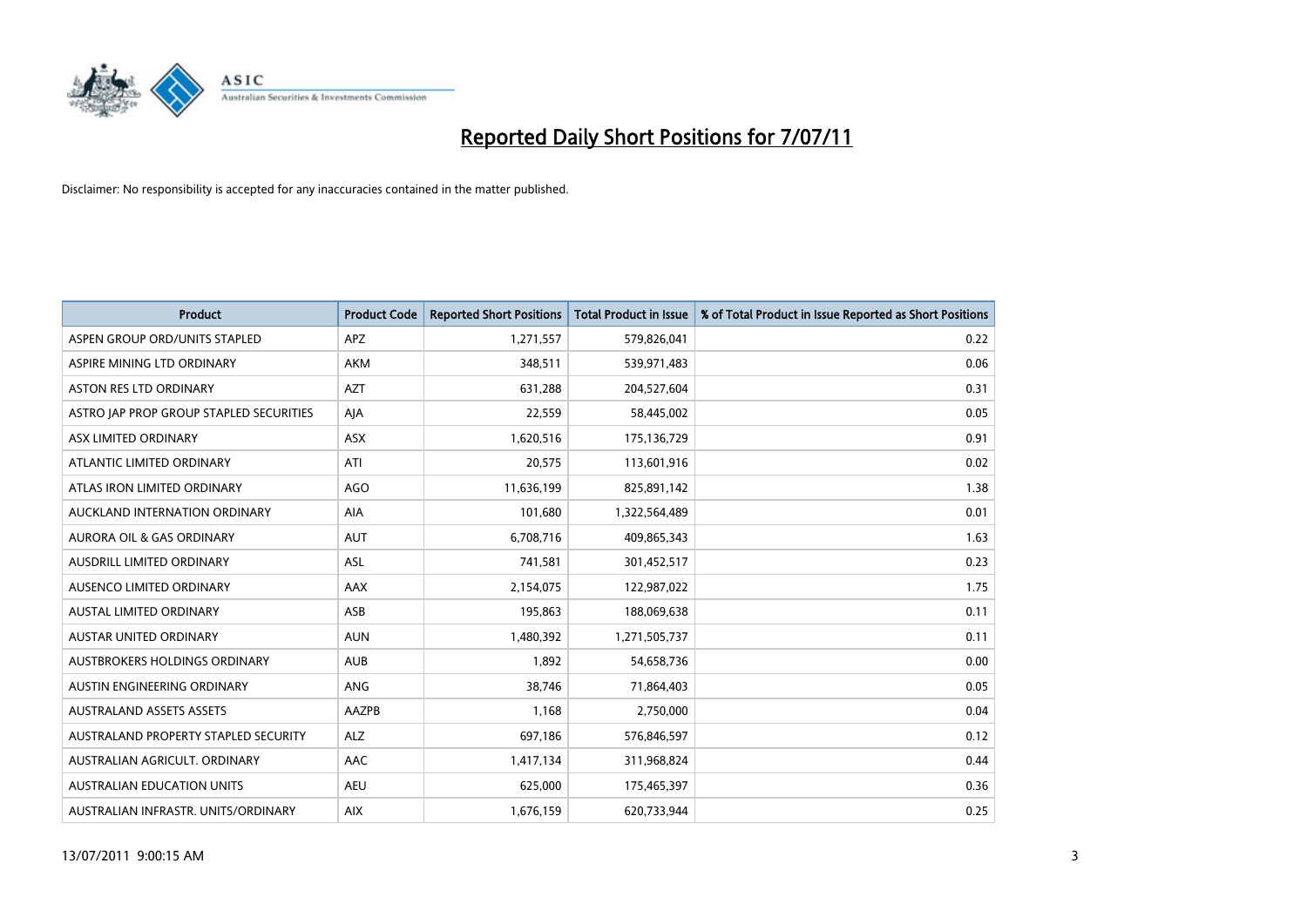

| <b>Product</b>                       | <b>Product Code</b> | <b>Reported Short Positions</b> | Total Product in Issue | % of Total Product in Issue Reported as Short Positions |
|--------------------------------------|---------------------|---------------------------------|------------------------|---------------------------------------------------------|
| AUSTRALIAN MINES LTD ORDINARY        | <b>AUZ</b>          | 1,400,000                       | 576,910,315            | 0.24                                                    |
| AUSTRALIAN PHARM, ORDINARY           | API                 | 773,213                         | 488,115,883            | 0.15                                                    |
| AUTOMOTIVE HOLDINGS ORDINARY         | <b>AHE</b>          | 107,242                         | 260,579,682            | 0.04                                                    |
| AVEXA LIMITED ORDINARY               | <b>AVX</b>          | 243,657                         | 847,688,779            | 0.03                                                    |
| AWE LIMITED ORDINARY                 | AWE                 | 2,765,158                       | 521,871,941            | 0.54                                                    |
| AZUMAH RESOURCES ORDINARY            | <b>AZM</b>          | 24,424                          | 281,650,355            | 0.01                                                    |
| <b>BANDANNA ENERGY ORDINARY</b>      | <b>BND</b>          | 898.827                         | 427,175,482            | 0.20                                                    |
| BANK OF QUEENSLAND. ORDINARY         | <b>BOO</b>          | 4,524,788                       | 225,369,547            | 2.00                                                    |
| BANNERMAN RESOURCES ORDINARY         | <b>BMN</b>          | 751,988                         | 234,435,934            | 0.31                                                    |
| <b>BASE RES LIMITED ORDINARY</b>     | <b>BSE</b>          | 133,706                         | 165,341,114            | 0.08                                                    |
| BATHURST RESOURCES ORDINARY          | <b>BTU</b>          | 6,057,445                       | 667,807,997            | 0.91                                                    |
| <b>BAUXITE RESOURCE LTD ORDINARY</b> | <b>BAU</b>          | 111,797                         | 235,379,896            | 0.05                                                    |
| <b>BC IRON LIMITED ORDINARY</b>      | <b>BCI</b>          | 184,172                         | 94,381,000             | 0.20                                                    |
| BEACH ENERGY LIMITED ORDINARY        | <b>BPT</b>          | 9,087,856                       | 1,103,127,711          | 0.83                                                    |
| BEADELL RESOURCE LTD ORDINARY        | <b>BDR</b>          | 2,715,952                       | 657,906,946            | 0.40                                                    |
| BENDIGO AND ADELAIDE ORDINARY        | <b>BEN</b>          | 6,526,403                       | 360,301,182            | 1.80                                                    |
| BERKELEY RESOURCES ORDINARY          | <b>BKY</b>          | 521,084                         | 174,298,273            | 0.29                                                    |
| BETASHARES ASX RES ETF UNITS         | <b>ORE</b>          | 158,220                         | 4,519,432              | 3.50                                                    |
| <b>BHP BILLITON LIMITED ORDINARY</b> | <b>BHP</b>          | 46,607,653                      | 3,211,496,105          | 1.41                                                    |
| <b>BILLABONG ORDINARY</b>            | <b>BBG</b>          | 15,310,135                      | 254,037,587            | 6.03                                                    |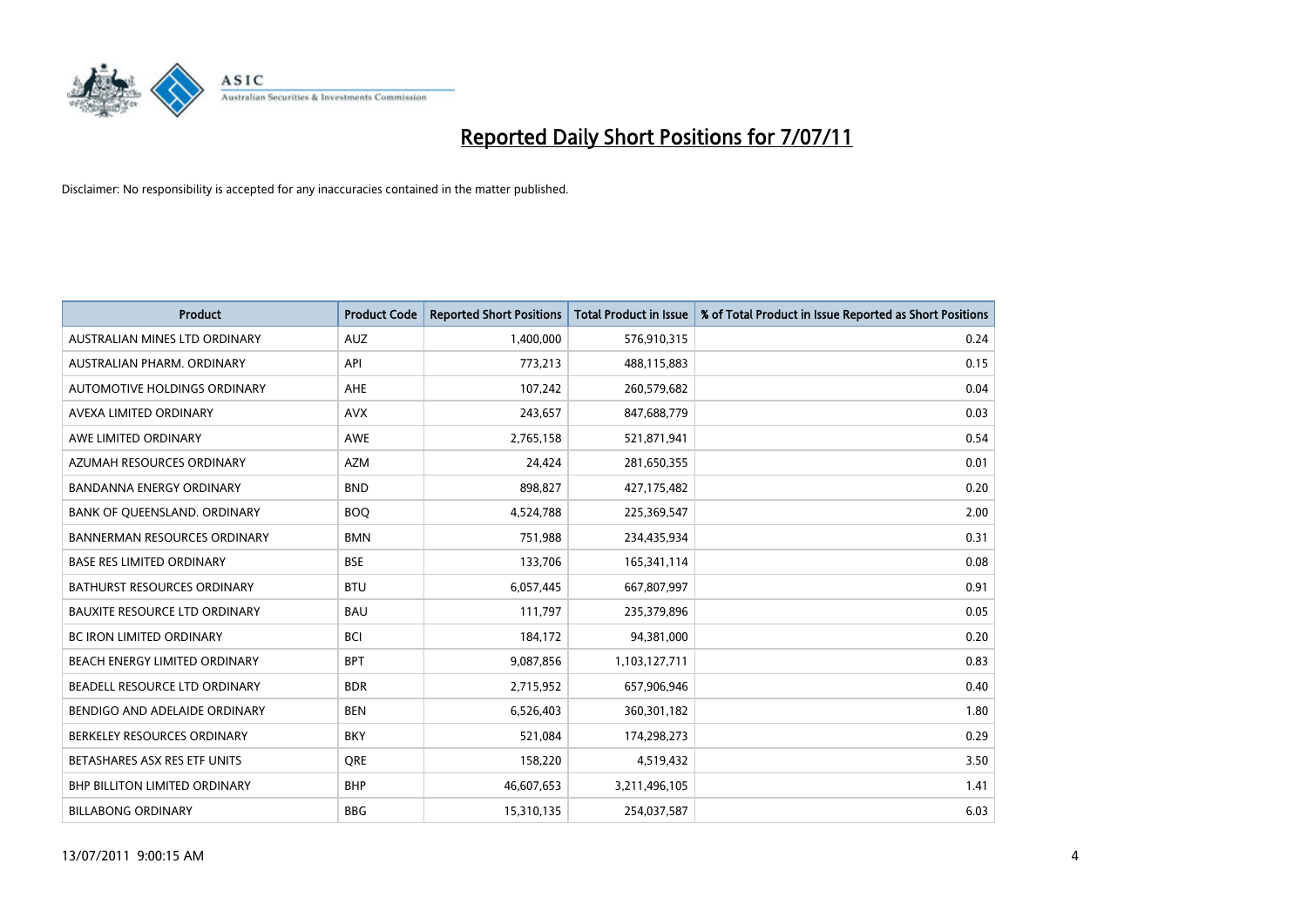

| <b>Product</b>                       | <b>Product Code</b> | <b>Reported Short Positions</b> | <b>Total Product in Issue</b> | % of Total Product in Issue Reported as Short Positions |
|--------------------------------------|---------------------|---------------------------------|-------------------------------|---------------------------------------------------------|
| <b>BIOTA HOLDINGS ORDINARY</b>       | <b>BTA</b>          | 2,174,644                       | 181,417,556                   | 1.19                                                    |
| <b>BISALLOY STEEL ORDINARY</b>       | <b>BIS</b>          | 84,480                          | 216,455,965                   | 0.04                                                    |
| BKI INVESTMENT LTD ORDINARY          | <b>BKI</b>          | 508                             | 422,863,407                   | 0.00                                                    |
| <b>BLACKMORES LIMITED ORDINARY</b>   | <b>BKL</b>          | 9,800                           | 16,744,292                    | 0.06                                                    |
| <b>BLACKTHORN RESOURCES ORDINARY</b> | <b>BTR</b>          | 35,848                          | 122,918,000                   | 0.03                                                    |
| <b>BLUESCOPE STEEL LTD ORDINARY</b>  | <b>BSL</b>          | 58,391,061                      | 1,842,207,385                 | 3.15                                                    |
| <b>BOART LONGYEAR ORDINARY</b>       | <b>BLY</b>          | 6,457,226                       | 461,163,412                   | 1.41                                                    |
| <b>BOOM LOGISTICS ORDINARY</b>       | <b>BOL</b>          | 499,339                         | 465,011,147                   | 0.10                                                    |
| BORAL LIMITED. ORDINARY              | <b>BLD</b>          | 32,880,758                      | 729,925,990                   | 4.49                                                    |
| BOTSWANA METALS LTD ORDINARY         | <b>BML</b>          | 7,000                           | 143,717,013                   | 0.00                                                    |
| <b>BOW ENERGY LIMITED ORDINARY</b>   | <b>BOW</b>          | 7,750,369                       | 350,517,229                   | 2.19                                                    |
| <b>BRADKEN LIMITED ORDINARY</b>      | <b>BKN</b>          | 1,423,893                       | 161,837,406                   | 0.86                                                    |
| <b>BRAMBLES LIMITED ORDINARY</b>     | <b>BXB</b>          | 18,745,001                      | 1,479,369,972                 | 1.24                                                    |
| BREVILLE GROUP LTD ORDINARY          | <b>BRG</b>          | 2,739                           | 129,995,322                   | 0.00                                                    |
| <b>BRICKWORKS LIMITED ORDINARY</b>   | <b>BKW</b>          | 16,826                          | 147,567,333                   | 0.01                                                    |
| <b>BROCKMAN RESOURCES ORDINARY</b>   | <b>BRM</b>          | 67,565                          | 144,803,151                   | 0.05                                                    |
| BT INVESTMENT MNGMNT ORDINARY        | <b>BTT</b>          | 555,870                         | 160,000,000                   | 0.35                                                    |
| <b>BURU ENERGY ORDINARY</b>          | <b>BRU</b>          | 5,533,251                       | 182,840,549                   | 3.03                                                    |
| <b>BWP TRUST ORDINARY UNITS</b>      | <b>BWP</b>          | 1,452,279                       | 520,012,793                   | 0.26                                                    |
| CABCHARGE AUSTRALIA ORDINARY         | CAB                 | 817,383                         | 120,437,014                   | 0.66                                                    |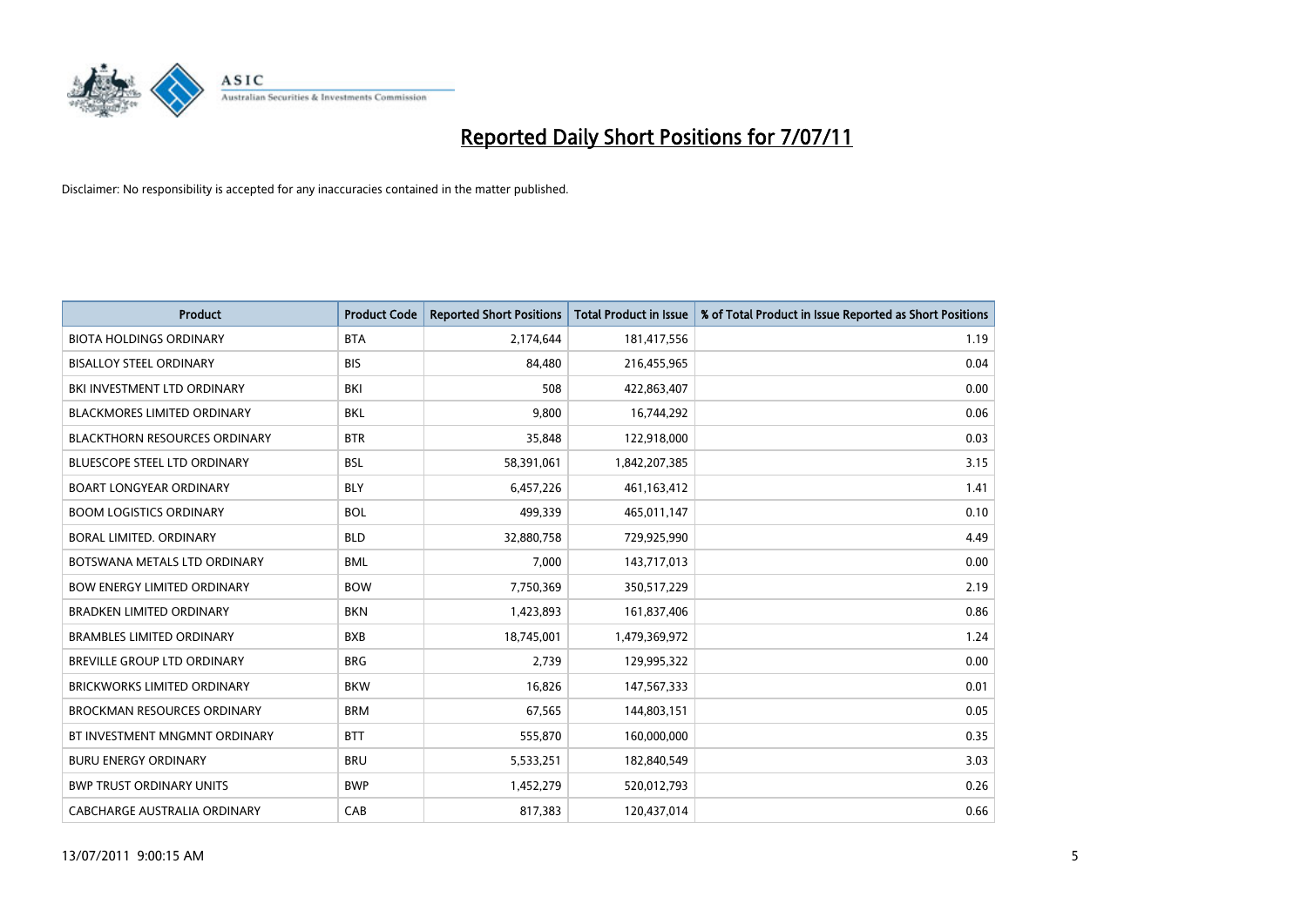

| <b>Product</b>                             | <b>Product Code</b> | <b>Reported Short Positions</b> | <b>Total Product in Issue</b> | % of Total Product in Issue Reported as Short Positions |
|--------------------------------------------|---------------------|---------------------------------|-------------------------------|---------------------------------------------------------|
| CALTEX AUSTRALIA ORDINARY                  | <b>CTX</b>          | 7,132,458                       | 270,000,000                   | 2.60                                                    |
| <b>CAMPBELL BROTHERS ORDINARY</b>          | <b>CPB</b>          | 91,072                          | 67,503,411                    | 0.13                                                    |
| CAPE LAMBERT RES LTD ORDINARY              | <b>CFE</b>          | 1,342,580                       | 626,299,603                   | 0.22                                                    |
| <b>CARBON ENERGY ORDINARY</b>              | <b>CNX</b>          | 1,872,986                       | 698,517,858                   | 0.26                                                    |
| <b>CARDNO LIMITED ORDINARY</b>             | CDD                 | 5,367                           | 107,405,725                   | 0.00                                                    |
| CARNARVON PETROLEUM ORDINARY               | <b>CVN</b>          | 2,640,120                       | 687,820,634                   | 0.37                                                    |
| <b>CARNEGIE WAVE ENERGY ORDINARY</b>       | <b>CWE</b>          | 83.000                          | 899,087,627                   | 0.01                                                    |
| CARPATHIAN RESOURCES ORDINARY              | <b>CPN</b>          | 75,000                          | 265,533,501                   | 0.03                                                    |
| CARPENTARIA EXP. LTD ORDINARY              | CAP                 | 9,777                           | 98,741,301                    | 0.01                                                    |
| CARSALES.COM LTD ORDINARY                  | <b>CRZ</b>          | 10,113,615                      | 234,350,300                   | 4.32                                                    |
| CASH CONVERTERS ORD/DIV ACCESS             | CCV                 | 68,191                          | 379,761,025                   | 0.01                                                    |
| <b>CASPIAN OIL &amp; GAS ORDINARY</b>      | <b>CIG</b>          | 50,000                          | 1,331,500,513                 | 0.00                                                    |
| CATALPA RESOURCES ORDINARY                 | CAH                 | 178,742                         | 178,095,822                   | 0.09                                                    |
| <b>CEC GROUP LIMITED ORDINARY</b>          | <b>CEG</b>          | 1,750                           | 79,662,662                    | 0.00                                                    |
| <b>CELLNET GROUP ORDINARY</b>              | <b>CLT</b>          | 1,342                           | 61,286,754                    | 0.00                                                    |
| CENTRAL PETROLEUM ORDINARY                 | <b>CTP</b>          | 11,455                          | 982,298,842                   | 0.00                                                    |
| <b>CENTRO PROPERTIES UNITS/ORD STAPLED</b> | <b>CNP</b>          | 6,692                           | 972,414,514                   | 0.00                                                    |
| CENTRO RETAIL GROUP STAPLED SECURITIES     | <b>CER</b>          | 776,567                         | 2,286,399,424                 | 0.03                                                    |
| <b>CERAMIC FUEL CELLS ORDINARY</b>         | <b>CFU</b>          | 1,167,073                       | 1,201,353,566                 | 0.09                                                    |
| <b>CFS RETAIL PROPERTY UNITS</b>           | <b>CFX</b>          | 47.595.302                      | 2,839,591,911                 | 1.65                                                    |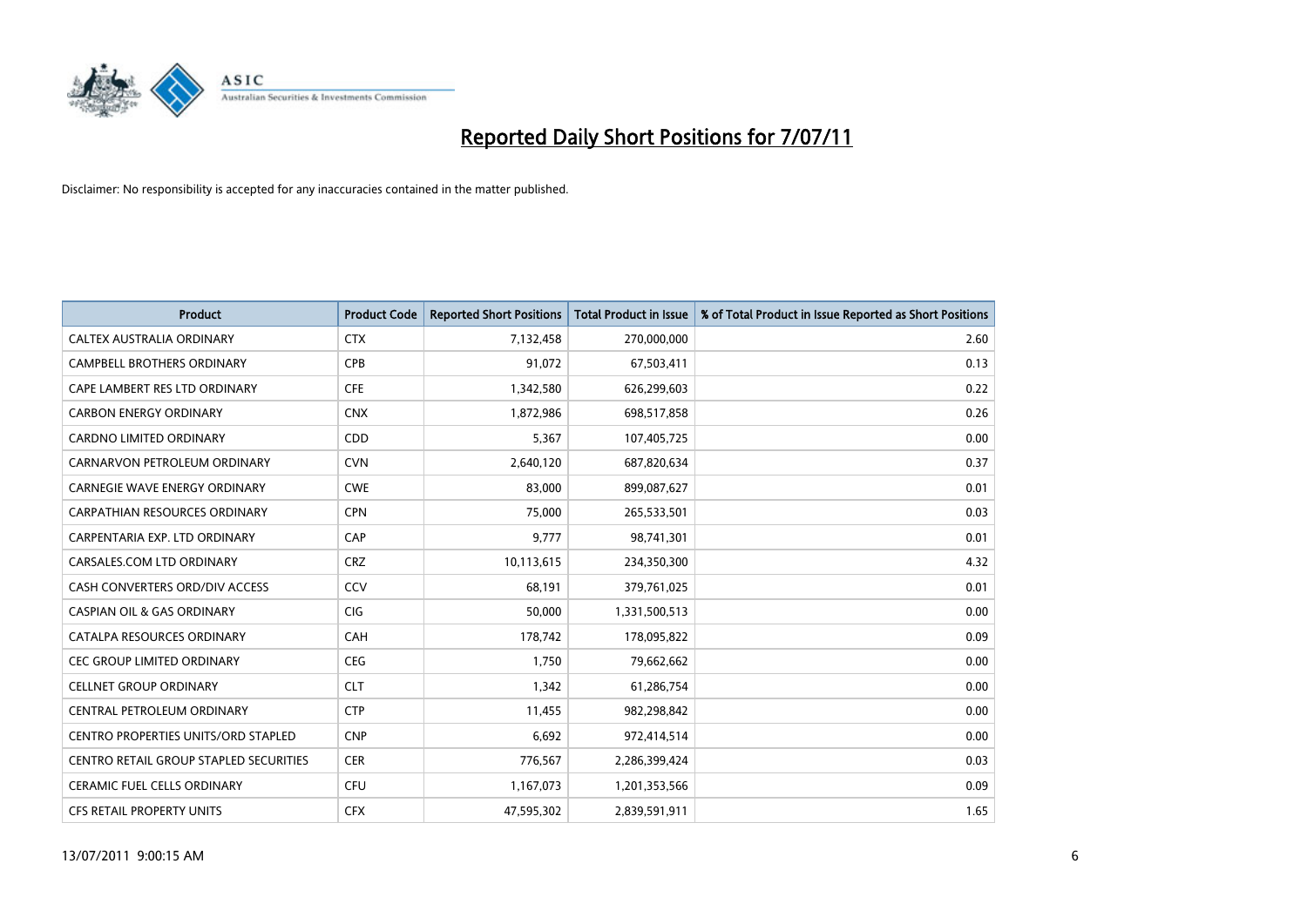

| <b>Product</b>                           | <b>Product Code</b> | <b>Reported Short Positions</b> | Total Product in Issue | % of Total Product in Issue Reported as Short Positions |
|------------------------------------------|---------------------|---------------------------------|------------------------|---------------------------------------------------------|
| <b>CGA MINING LIMITED ORDINARY</b>       | CGX                 | 146,782                         | 333,265,726            | 0.04                                                    |
| CHALLENGER DIV.PRO. STAPLED UNITS        | <b>CDI</b>          | 98.890                          | 906,046,047            | 0.01                                                    |
| <b>CHALLENGER INFRAST, STAPLED UNITS</b> | <b>CIF</b>          | 8,204                           | 316,223,785            | 0.00                                                    |
| CHALLENGER LIMITED ORDINARY              | <b>CGF</b>          | 6,250,563                       | 496,747,954            | 1.26                                                    |
| <b>CHANDLER MACLEOD LTD ORDINARY</b>     | <b>CMG</b>          | 11,970                          | 463,971,344            | 0.00                                                    |
| CHARTER HALL GROUP STAPLED US PROHIBIT.  | <b>CHC</b>          | 1,072,875                       | 307,812,171            | 0.33                                                    |
| <b>CHARTER HALL OFFICE UNIT</b>          | COO                 | 1,511,082                       | 493,319,730            | 0.31                                                    |
| <b>CHARTER HALL RETAIL UNITS</b>         | <b>CQR</b>          | 200,719                         | 302,162,079            | 0.06                                                    |
| CHEMGENEX PHARMACEUT ORDINARY            | <b>CXS</b>          | 2,225                           | 313,558,870            | 0.00                                                    |
| CITIGOLD CORP LTD ORDINARY               | <b>CTO</b>          | 703,900                         | 1,105,078,301          | 0.06                                                    |
| <b>CLARIUS GRP LTD ORDINARY</b>          | <b>CND</b>          | 192,612                         | 88,161,315             | 0.22                                                    |
| <b>CLOUGH LIMITED ORDINARY</b>           | <b>CLO</b>          | 235,539                         | 769,801,269            | 0.02                                                    |
| <b>CO2 GROUP LIMITED ORDINARY</b>        | COZ                 | 311,584                         | 279,357,526            | 0.11                                                    |
| <b>COAL &amp; ALLIED ORDINARY</b>        | <b>CNA</b>          | 33.845                          | 86,584,735             | 0.03                                                    |
| COAL OF AFRICA LTD ORDINARY              | <b>CZA</b>          | 493,164                         | 531,139,661            | 0.09                                                    |
| <b>COALSPUR MINES LTD ORDINARY</b>       | <b>CPL</b>          | 1,824,441                       | 567,117,594            | 0.32                                                    |
| COCA-COLA AMATIL ORDINARY                | <b>CCL</b>          | 4,461,398                       | 757,985,646            | 0.57                                                    |
| COCHLEAR LIMITED ORDINARY                | <b>COH</b>          | 1,389,307                       | 56,745,023             | 2.44                                                    |
| <b>COCKATOO COAL ORDINARY</b>            | <b>COK</b>          | 10,287,984                      | 1,016,096,908          | 1.01                                                    |
| COFFEY INTERNATIONAL ORDINARY            | COF                 | 155.900                         | 134,066,081            | 0.12                                                    |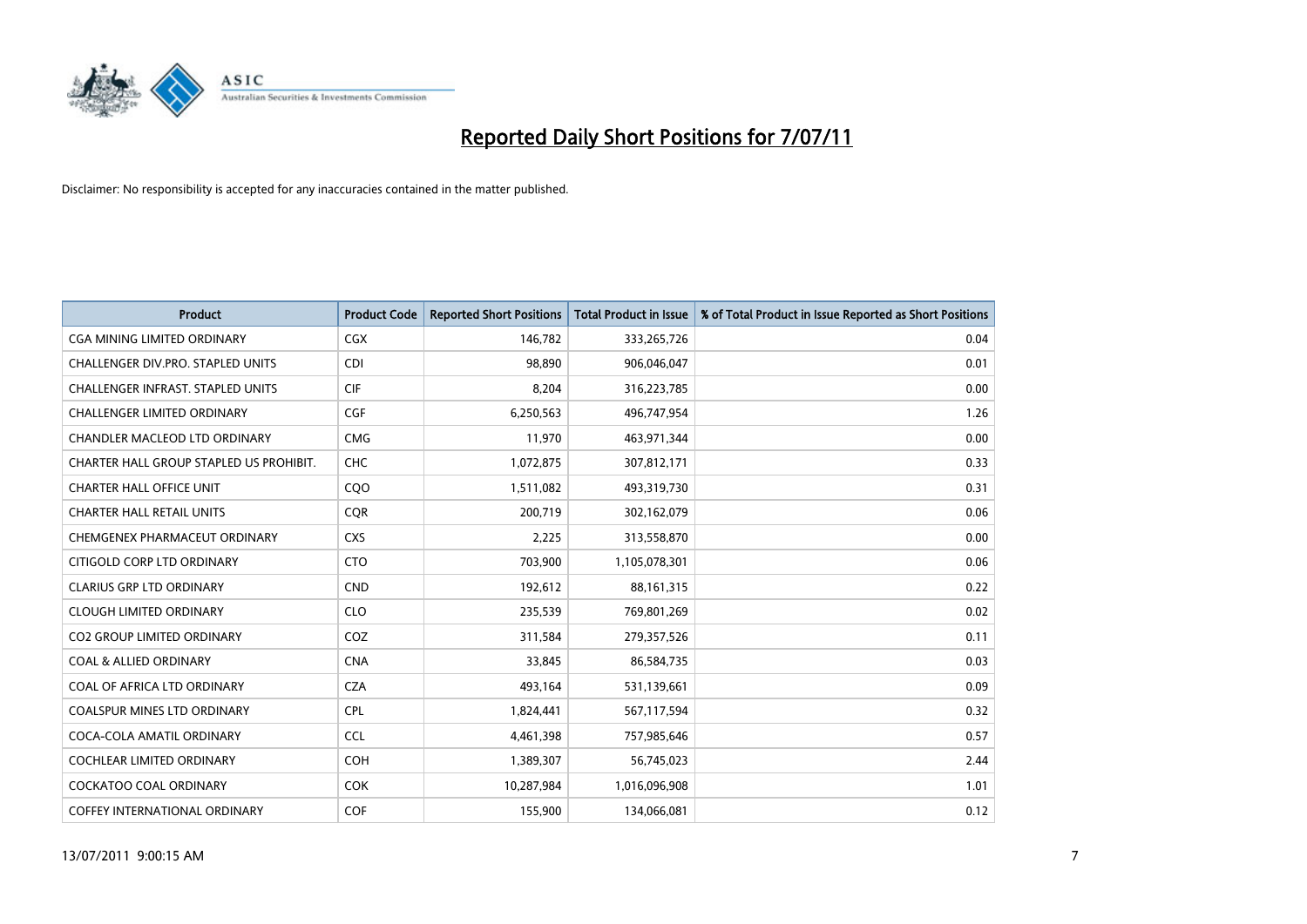

| <b>Product</b>                          | <b>Product Code</b> | <b>Reported Short Positions</b> | <b>Total Product in Issue</b> | % of Total Product in Issue Reported as Short Positions |
|-----------------------------------------|---------------------|---------------------------------|-------------------------------|---------------------------------------------------------|
| <b>COKAL LTD ORDINARY</b>               | <b>CKA</b>          | 392,815                         | 128,585,735                   | 0.31                                                    |
| COMMONWEALTH BANK, ORDINARY             | <b>CBA</b>          | 20,232,325                      | 1,558,637,244                 | 1.25                                                    |
| <b>COMMONWEALTH PROP ORDINARY UNITS</b> | <b>CPA</b>          | 46,266,329                      | 2,449,599,711                 | 1.91                                                    |
| <b>COMPASS RESOURCES ORDINARY</b>       | <b>CMR</b>          | 160,952                         | 147,402,920                   | 0.11                                                    |
| <b>COMPUTERSHARE LTD ORDINARY</b>       | CPU                 | 4,854,591                       | 555,664,059                   | 0.83                                                    |
| <b>CONNECTEAST GROUP STAPLED</b>        | <b>CEU</b>          | 20,585,933                      | 3,940,145,951                 | 0.51                                                    |
| CONQUEST MINING ORDINARY                | <b>COT</b>          | 352,328                         | 583,241,478                   | 0.05                                                    |
| CONSOLIDATED MEDIA, ORDINARY            | <b>CMI</b>          | 2,468,919                       | 561,834,996                   | 0.43                                                    |
| CONTANGO MICROCAP ORDINARY              | <b>CTN</b>          | 7,500                           | 146,423,793                   | 0.01                                                    |
| CONTINENTAL COAL LTD ORDINARY           | CCC                 | 739,375                         | 2,415,170,317                 | 0.03                                                    |
| <b>COOPER ENERGY LTD ORDINARY</b>       | <b>COE</b>          | 254,816                         | 292,576,001                   | 0.09                                                    |
| <b>COPPER STRIKE LTD ORDINARY</b>       | <b>CSE</b>          | 714                             | 129,455,571                   | 0.00                                                    |
| <b>CORDLIFE LIMITED ORDINARY</b>        | CBB                 |                                 | 150,887,354                   | 0.00                                                    |
| <b>COUNT FINANCIAL ORDINARY</b>         | COU                 | 656,072                         | 262,247,830                   | 0.25                                                    |
| <b>CRESCENT GOLD ORDINARY</b>           | <b>CRE</b>          | 120,000                         | 1,191,052,549                 | 0.01                                                    |
| <b>CROMWELL PROP STAPLED SECURITIES</b> | <b>CMW</b>          | 272,464                         | 964,737,315                   | 0.03                                                    |
| <b>CROWN LIMITED ORDINARY</b>           | <b>CWN</b>          | 2,838,916                       | 754,131,800                   | 0.35                                                    |
| <b>CSG LIMITED ORDINARY</b>             | CSV                 | 1,049,679                       | 282,567,499                   | 0.38                                                    |
| <b>CSL LIMITED ORDINARY</b>             | <b>CSL</b>          | 7,700,655                       | 527,960,909                   | 1.43                                                    |
| <b>CSR LIMITED ORDINARY</b>             | <b>CSR</b>          | 16,615,619                      | 506,000,315                   | 3.29                                                    |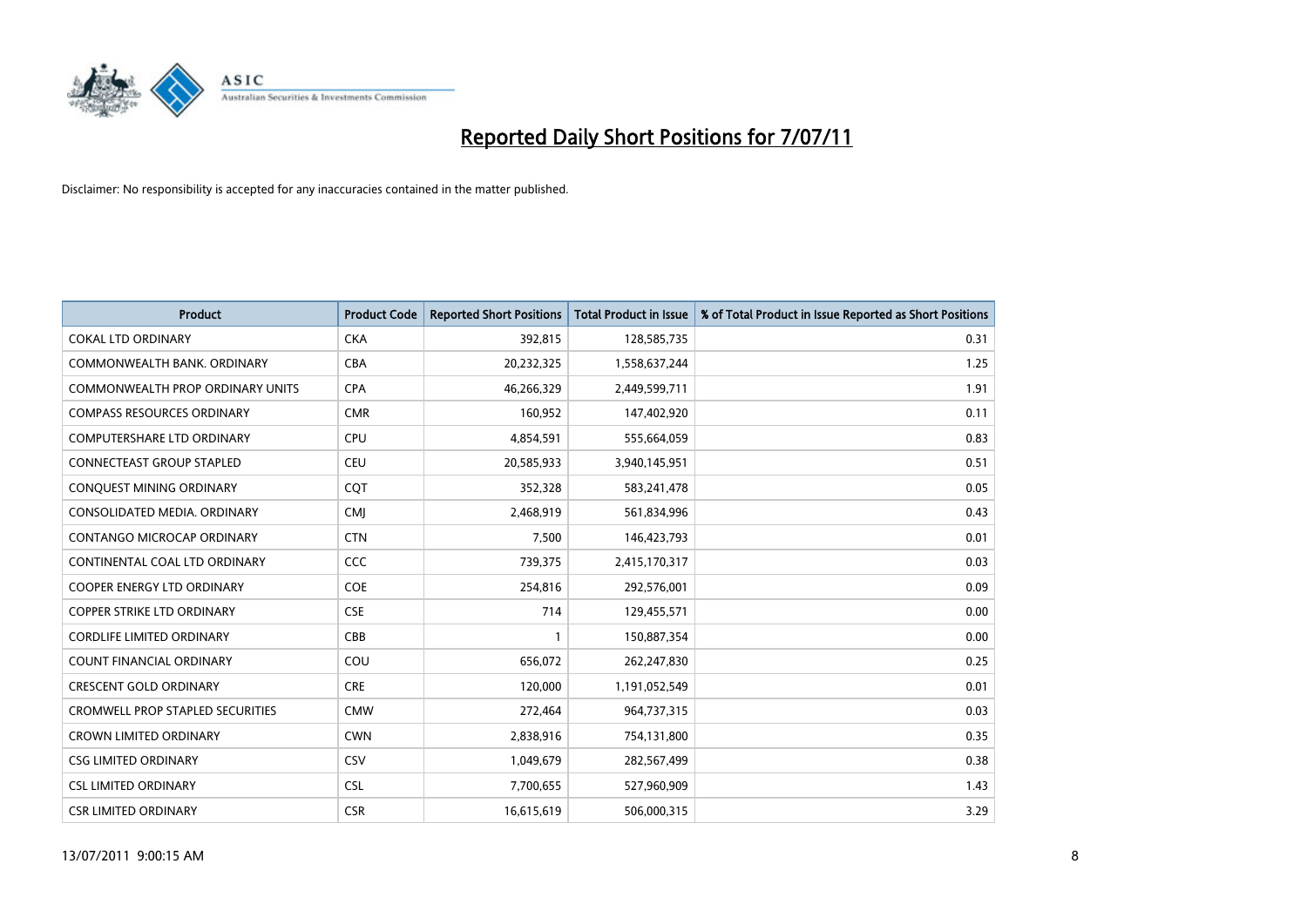

| <b>Product</b>                       | <b>Product Code</b> | <b>Reported Short Positions</b> | Total Product in Issue | % of Total Product in Issue Reported as Short Positions |
|--------------------------------------|---------------------|---------------------------------|------------------------|---------------------------------------------------------|
| <b>CUDECO LIMITED ORDINARY</b>       | CDU                 | 733,976                         | 144,216,264            | 0.50                                                    |
| <b>CUSTOMERS LIMITED ORDINARY</b>    | CUS                 | 49,343                          | 134,869,357            | 0.03                                                    |
| DART ENERGY LTD ORDINARY             | <b>DTE</b>          | 4,806,233                       | 720,674,545            | 0.67                                                    |
| DAVID JONES LIMITED ORDINARY         | <b>DJS</b>          | 39,103,814                      | 520,751,395            | 7.49                                                    |
| <b>DECMIL GROUP LIMITED ORDINARY</b> | <b>DCG</b>          | 48,566                          | 124,214,568            | 0.04                                                    |
| DEEP YELLOW LIMITED ORDINARY         | <b>DYL</b>          | 103,876                         | 1,127,534,458          | 0.01                                                    |
| DEVINE LIMITED ORDINARY              | <b>DVN</b>          | 1,000                           | 634,918,223            | 0.00                                                    |
| DEXUS PROPERTY GROUP STAPLED UNITS   | <b>DXS</b>          | 46,121,894                      | 4,839,024,176          | 0.95                                                    |
| DISCOVERY METALS LTD ORDINARY        | <b>DML</b>          | 6,475,976                       | 437,114,481            | 1.46                                                    |
| DOMINO PIZZA ENTERPR ORDINARY        | <b>DMP</b>          | 262,816                         | 68,407,674             | 0.39                                                    |
| DOWNER EDI LIMITED ORDINARY          | <b>DOW</b>          | 6,280,199                       | 429,100,296            | 1.45                                                    |
| DUET GROUP STAPLED US PROHIBIT.      | <b>DUE</b>          | 2,824,217                       | 909,692,991            | 0.31                                                    |
| DULUXGROUP LIMITED ORDINARY          | <b>DLX</b>          | 6,393,200                       | 367,456,259            | 1.71                                                    |
| <b>DWS ADVANCED ORDINARY</b>         | <b>DWS</b>          | 168,442                         | 132,362,763            | 0.13                                                    |
| <b>EASTERN STAR GAS ORDINARY</b>     | <b>ESG</b>          | 9,925,900                       | 991,717,041            | 0.99                                                    |
| ECHO ENTERTAINMENT ORDINARY          | <b>EGP</b>          | 1,485,705                       | 688,019,737            | 0.23                                                    |
| EDT RETAIL TRUST UNITS               | <b>EDT</b>          | 99,457                          | 4,700,290,868          | 0.00                                                    |
| ELDERS LIMITED HYBRIDS               | <b>ELDPA</b>        | 34,098                          | 1,500,000              | 2.27                                                    |
| <b>ELDERS LIMITED ORDINARY</b>       | <b>ELD</b>          | 14,637,136                      | 448,598,480            | 3.24                                                    |
| ELDORADO GOLD CORP CDI 1:1           | EAU                 | 17,741                          | 11,658,431             | 0.15                                                    |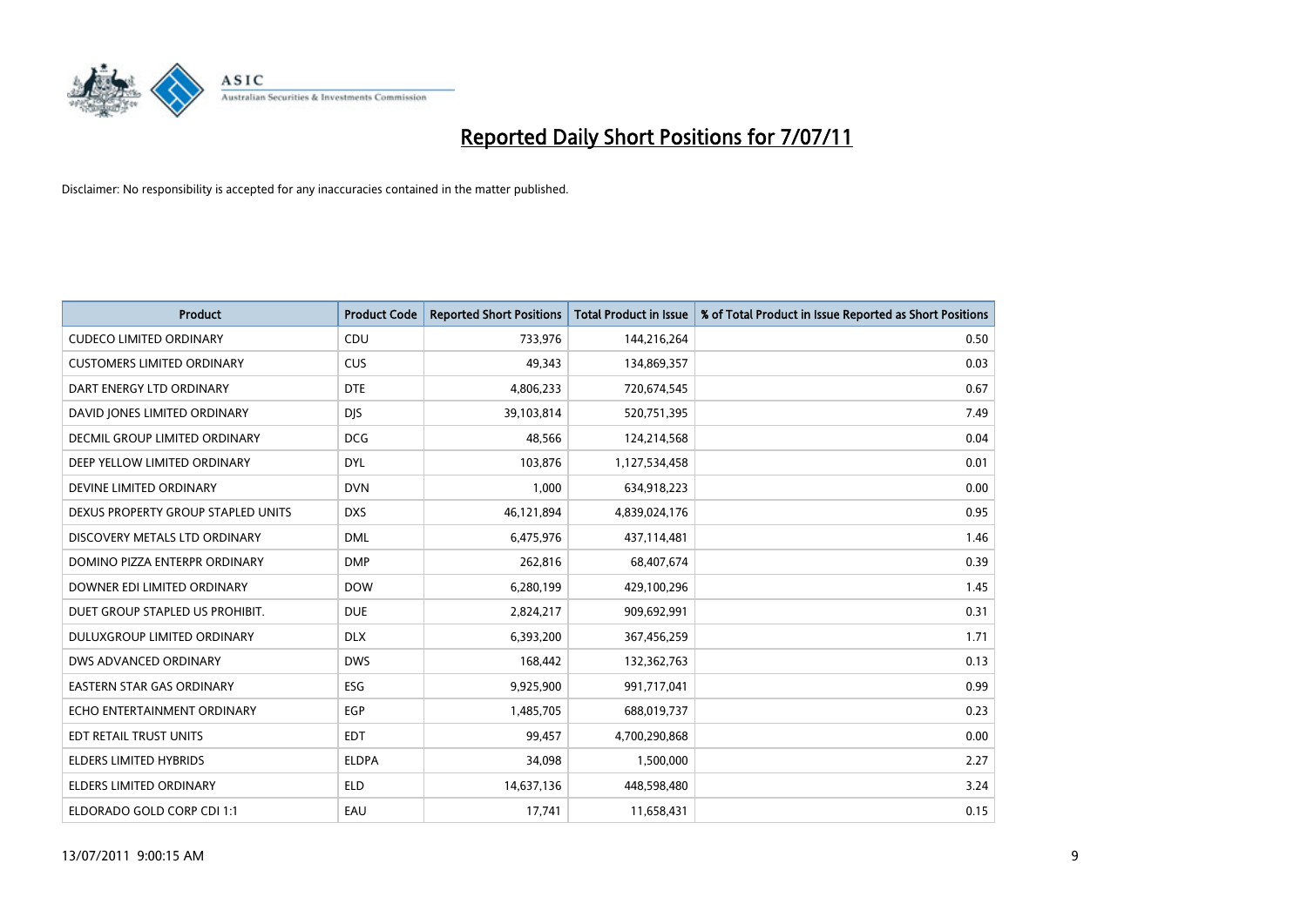

| <b>Product</b>                            | <b>Product Code</b> | <b>Reported Short Positions</b> | <b>Total Product in Issue</b> | % of Total Product in Issue Reported as Short Positions |
|-------------------------------------------|---------------------|---------------------------------|-------------------------------|---------------------------------------------------------|
| ELEMENTAL MINERALS ORDINARY               | <b>ELM</b>          | 156,447                         | 171,284,443                   | 0.09                                                    |
| ELEMENTOS LIMITED ORDINARY                | <b>ELT</b>          | 8                               | 77,068,979                    | 0.00                                                    |
| ELIXIR PETROLEUM LTD ORDINARY             | <b>EXR</b>          | 324,400                         | 188,988,472                   | 0.17                                                    |
| <b>EMECO HOLDINGS ORDINARY</b>            | EHL                 | 2,140,394                       | 631,237,586                   | 0.33                                                    |
| <b>ENERGY RESOURCES ORDINARY 'A'</b>      | ERA                 | 5,215,557                       | 190,737,934                   | 2.75                                                    |
| <b>ENERGY WORLD CORPOR, ORDINARY</b>      | <b>EWC</b>          | 21,725,506                      | 1,561,166,672                 | 1.38                                                    |
| <b>ENTEK ENERGY LTD ORDINARY</b>          | <b>ETE</b>          | 489.903                         | 510,657,387                   | 0.10                                                    |
| ENTELLECT LIMITED ORDINARY                | <b>ESN</b>          | 464,050                         | 87,239,240                    | 0.53                                                    |
| <b>ENVESTRA LIMITED ORDINARY</b>          | <b>ENV</b>          | 3,757,262                       | 1,468,560,201                 | 0.25                                                    |
| EQUATORIAL RES LTD ORDINARY               | EQX                 | 375                             | 101,517,922                   | 0.00                                                    |
| EQUINOX MINERALS LTD CHESS DEPOSITARY INT | EON                 | 147,874                         | 879,495,876                   | 0.02                                                    |
| <b>EVEREST FINANCIAL ORDINARY</b>         | <b>EFG</b>          | 4,300                           | 25,143,824                    | 0.02                                                    |
| EXTRACT RESOURCES ORDINARY                | <b>EXT</b>          | 580,807                         | 251,191,285                   | 0.22                                                    |
| FAIRFAX MEDIA LTD ORDINARY                | <b>FXI</b>          | 285,210,353                     | 2,351,955,725                 | 12.11                                                   |
| <b>FAR LTD ORDINARY</b>                   | <b>FAR</b>          | 21,000,000                      | 1,245,401,164                 | 1.69                                                    |
| FERRAUS LIMITED ORDINARY                  | <b>FRS</b>          | 370                             | 249,598,565                   | 0.00                                                    |
| FISHER & PAYKEL APP. ORDINARY             | <b>FPA</b>          | 18,298                          | 724,235,162                   | 0.00                                                    |
| FISHER & PAYKEL H. ORDINARY               | <b>FPH</b>          | 2,385,266                       | 520,473,867                   | 0.46                                                    |
| FKP PROPERTY GROUP STAPLED SECURITIES     | <b>FKP</b>          | 26,209,071                      | 1,185,077,223                 | 2.21                                                    |
| FLEETWOOD CORP ORDINARY                   | <b>FWD</b>          | 608,225                         | 57,847,937                    | 1.02                                                    |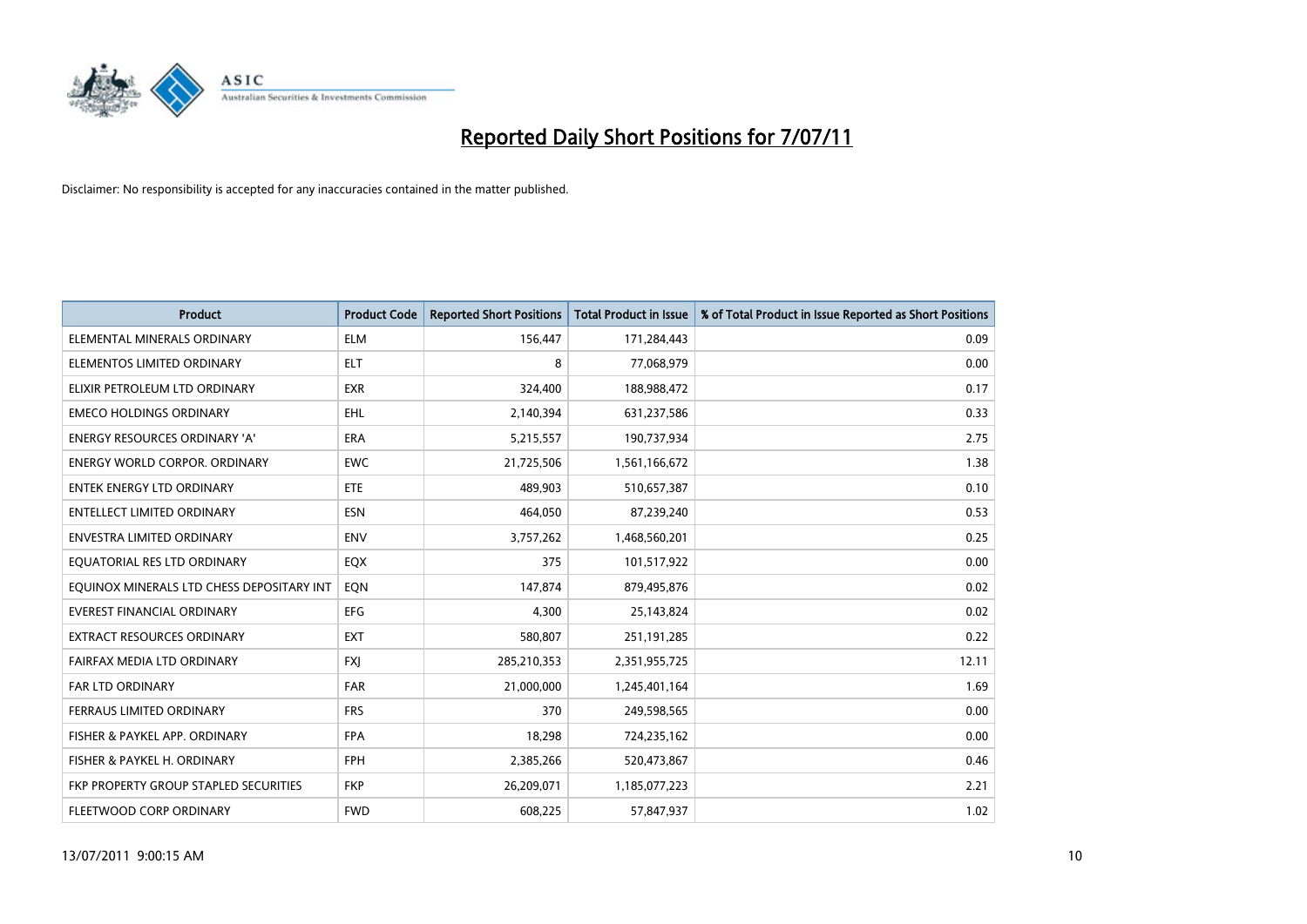

| <b>Product</b>                       | <b>Product Code</b> | <b>Reported Short Positions</b> | <b>Total Product in Issue</b> | % of Total Product in Issue Reported as Short Positions |
|--------------------------------------|---------------------|---------------------------------|-------------------------------|---------------------------------------------------------|
| FLETCHER BUILDING ORDINARY           | <b>FBU</b>          | 6,525,711                       | 678,573,570                   | 0.95                                                    |
| FLEXIGROUP LIMITED ORDINARY          | <b>FXL</b>          | 51,180                          | 276,292,173                   | 0.02                                                    |
| <b>FLIGHT CENTRE ORDINARY</b>        | <b>FLT</b>          | 4,528,669                       | 99,953,554                    | 4.50                                                    |
| FLINDERS MINES LTD ORDINARY          | <b>FMS</b>          | 21,461,767                      | 1,820,839,571                 | 1.16                                                    |
| <b>FOCUS MINERALS LTD ORDINARY</b>   | <b>FML</b>          | 16,728,631                      | 3,440,515,431                 | 0.48                                                    |
| <b>FORGE GROUP LIMITED ORDINARY</b>  | <b>FGE</b>          | 71,872                          | 82,924,014                    | 0.08                                                    |
| FORTE ENERGY NL ORDINARY             | <b>FTE</b>          | 2,658,986                       | 695,589,311                   | 0.38                                                    |
| FORTESCUE METALS GRP ORDINARY        | <b>FMG</b>          | 31,798,681                      | 3,113,348,659                 | 1.02                                                    |
| <b>FOSTER'S GROUP ORDINARY</b>       | FGL                 | 9,772,285                       | 1,940,894,542                 | 0.48                                                    |
| FTD CORPORATION ORDINARY             | <b>FTD</b>          | 8,088                           | 36,474,593                    | 0.02                                                    |
| <b>FUNTASTIC LIMITED ORDINARY</b>    | <b>FUN</b>          | 322,528                         | 340,997,682                   | 0.09                                                    |
| <b>G.U.D. HOLDINGS ORDINARY</b>      | <b>GUD</b>          | 233,519                         | 69,089,611                    | 0.33                                                    |
| <b>GALAXY RESOURCES ORDINARY</b>     | GXY                 | 609,132                         | 323,327,000                   | 0.19                                                    |
| <b>GEODYNAMICS LIMITED ORDINARY</b>  | GDY                 | 108,692                         | 336,892,832                   | 0.04                                                    |
| <b>GINDALBIE METALS LTD ORDINARY</b> | <b>GBG</b>          | 36,512,990                      | 935,615,590                   | 3.88                                                    |
| <b>GLOBAL MINING ORDINARY</b>        | <b>GMI</b>          | 8,951                           | 191,820,968                   | 0.00                                                    |
| <b>GLOUCESTER COAL ORDINARY</b>      | GCL                 | 451,101                         | 165,982,891                   | 0.27                                                    |
| <b>GME RESOURCES LTD ORDINARY</b>    | <b>GME</b>          | 800                             | 322,635,902                   | 0.00                                                    |
| <b>GOLD ONE INT LTD ORDINARY</b>     | GDO                 | 502,848                         | 808,848,230                   | 0.06                                                    |
| <b>GOLD ROAD RES LTD ORDINARY</b>    | <b>GOR</b>          | 808.196                         | 298.904.971                   | 0.27                                                    |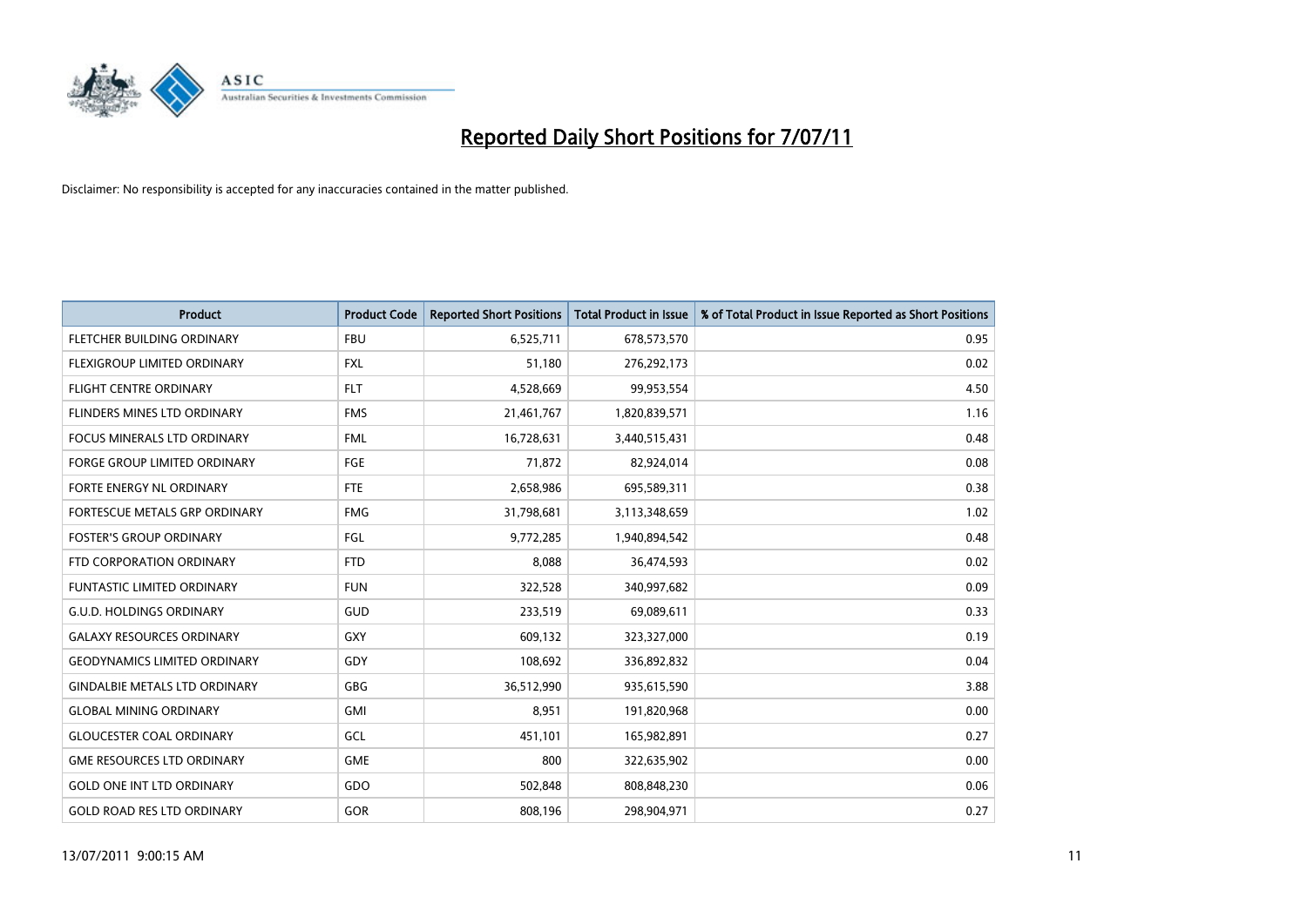

| <b>Product</b>                                 | <b>Product Code</b> | <b>Reported Short Positions</b> | <b>Total Product in Issue</b> | % of Total Product in Issue Reported as Short Positions |
|------------------------------------------------|---------------------|---------------------------------|-------------------------------|---------------------------------------------------------|
| <b>GOLDEN WEST RESOURCE ORDINARY</b>           | <b>GWR</b>          | 1.617                           | 192,082,567                   | 0.00                                                    |
| <b>GOODMAN FIELDER, ORDINARY</b>               | <b>GFF</b>          | 29,567,780                      | 1,380,386,438                 | 2.12                                                    |
| <b>GOODMAN GROUP STAPLED US PROHIBIT.</b>      | <b>GMG</b>          | 28,227,572                      | 7,394,607,411                 | 0.37                                                    |
| <b>GPT GROUP STAPLED SEC.</b>                  | <b>GPT</b>          | 14,881,157                      | 1,855,529,431                 | 0.80                                                    |
| <b>GRAINCORP LIMITED A CLASS ORDINARY</b>      | <b>GNC</b>          | 599,500                         | 198,318,900                   | 0.28                                                    |
| <b>GRANGE RESOURCES. ORDINARY</b>              | GRR                 | 351,838                         | 1,153,181,487                 | 0.02                                                    |
| <b>GREENCAP LIMITED ORDINARY</b>               | GCG                 |                                 | 262,515,385                   | 0.00                                                    |
| <b>GREENLAND MIN EN LTD ORDINARY</b>           | GGG                 | 1,545,551                       | 376,043,716                   | 0.41                                                    |
| <b>GRYPHON MINERALS LTD ORDINARY</b>           | <b>GRY</b>          | 3,443,191                       | 299,922,058                   | 1.16                                                    |
| <b>GUILDFORD COAL LTD ORDINARY</b>             | <b>GUF</b>          | 1,761,129                       | 213,532,609                   | 0.83                                                    |
| <b>GUINNESS PEAT GROUP. CDI DEF SETTLEMENT</b> | <b>GPG</b>          | 1,231,427                       | 247,995,659                   | 0.50                                                    |
| <b>GUNNS LIMITED ORDINARY</b>                  | <b>GNS</b>          | 60,182,562                      | 848,401,559                   | 7.11                                                    |
| <b>GWA GROUP LTD ORDINARY</b>                  | <b>GWA</b>          | 7,358,540                       | 301,525,014                   | 2.42                                                    |
| HARVEY NORMAN ORDINARY                         | <b>HVN</b>          | 44,453,932                      | 1,062,316,784                 | 4.19                                                    |
| HASTIE GROUP LIMITED ORDINARY                  | <b>HST</b>          | 4,058,457                       | 535,111,243                   | 0.75                                                    |
| HASTINGS DIVERSIFIED STAPLED SECURITY          | <b>HDF</b>          | 889,080                         | 529,187,294                   | 0.15                                                    |
| HEARTWARE INT INC CDI 35:1                     | <b>HIN</b>          | 272,008                         | 48,598,550                    | 0.56                                                    |
| <b>HENDERSON GROUP CDI 1:1</b>                 | <b>HGG</b>          | 4,833,483                       | 621,996,994                   | 0.76                                                    |
| HFA HOLDINGS LIMITED ORDINARY                  | <b>HFA</b>          | 8,273                           | 117,332,831                   | 0.00                                                    |
| <b>HIGHLANDS PACIFIC ORDINARY</b>              | <b>HIG</b>          | 2,563,484                       | 686,082,148                   | 0.37                                                    |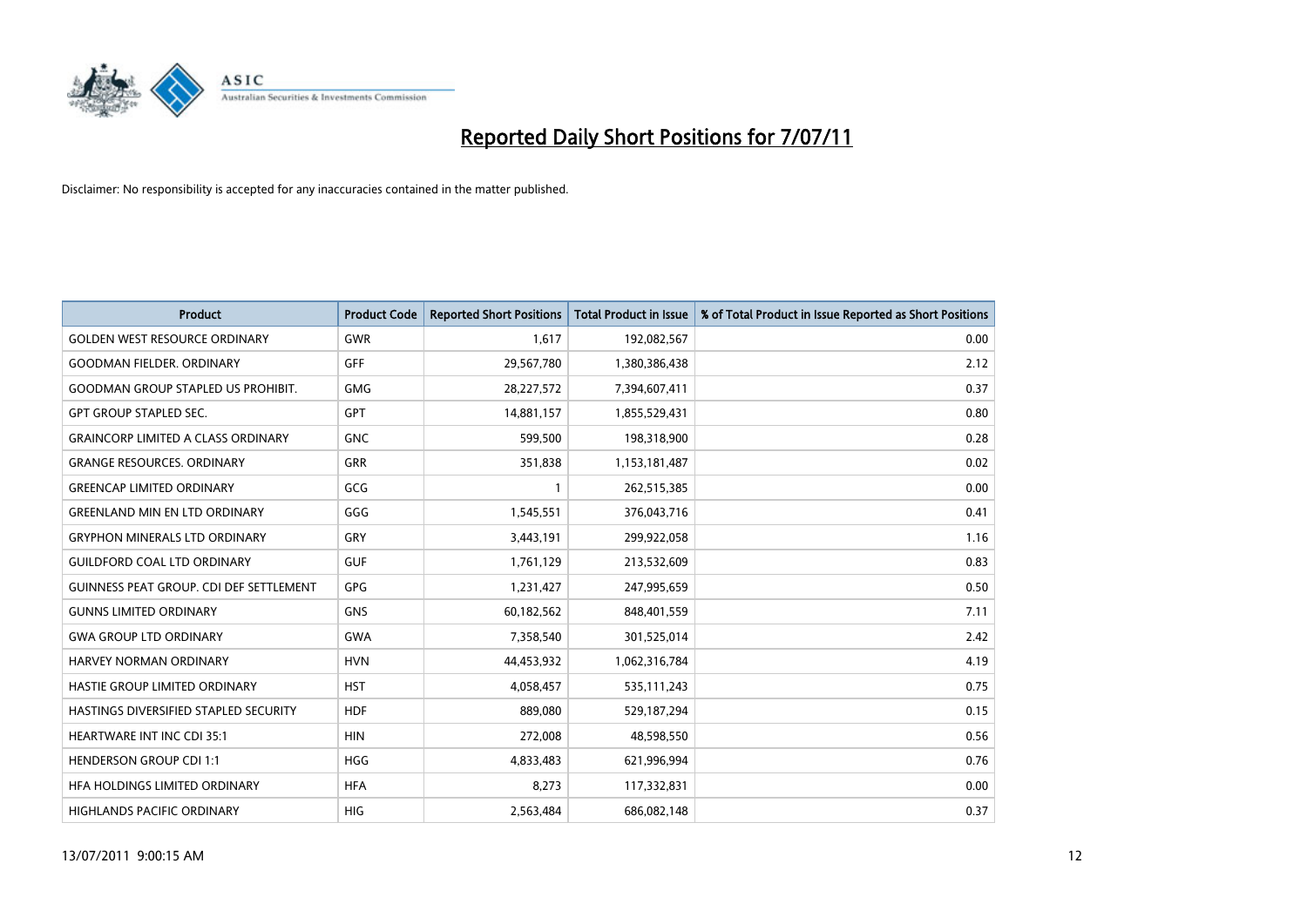

| <b>Product</b>                           | <b>Product Code</b> | <b>Reported Short Positions</b> | <b>Total Product in Issue</b> | % of Total Product in Issue Reported as Short Positions |
|------------------------------------------|---------------------|---------------------------------|-------------------------------|---------------------------------------------------------|
| HILLGROVE RES LTD ORDINARY               | <b>HGO</b>          | 1,483,992                       | 793,698,575                   | 0.18                                                    |
| HILLS HOLDINGS LTD ORDINARY              | <b>HIL</b>          | 3,586,435                       | 249,139,016                   | 1.45                                                    |
| HORIZON OIL LIMITED ORDINARY             | <b>HZN</b>          | 6,006,374                       | 1,130,811,515                 | 0.52                                                    |
| HUNNU COAL LIMITED ORDINARY              | <b>HUN</b>          | 250,219                         | 212,565,002                   | 0.11                                                    |
| <b>ICON ENERGY LIMITED ORDINARY</b>      | <b>ICN</b>          | 68.880                          | 469,301,394                   | 0.01                                                    |
| <b>IINET LIMITED ORDINARY</b>            | <b>IIN</b>          | 1,127,136                       | 152,160,119                   | 0.74                                                    |
| <b>ILUKA RESOURCES ORDINARY</b>          | <b>ILU</b>          | 2,377,428                       | 418,700,517                   | 0.52                                                    |
| <b>IMDEX LIMITED ORDINARY</b>            | <b>IMD</b>          | 47,743                          | 199,414,165                   | 0.02                                                    |
| IMF (AUSTRALIA) LTD ORDINARY             | <b>IMF</b>          | 329,821                         | 123,828,193                   | 0.26                                                    |
| <b>IMX RESOURCES LTD ORDINARY</b>        | <b>IXR</b>          | 20,005                          | 262,612,803                   | 0.01                                                    |
| <b>INCITEC PIVOT ORDINARY</b>            | IPL                 | 3,839,150                       | 1,628,730,107                 | 0.23                                                    |
| <b>INDAGO RESOURCES LTD ORDINARY</b>     | <b>IDG</b>          | 8,179                           | 6,623,180                     | 0.12                                                    |
| <b>INDEPENDENCE GROUP ORDINARY</b>       | <b>IGO</b>          | 720,761                         | 202,907,135                   | 0.36                                                    |
| <b>INDO MINES LIMITED ORDINARY</b>       | <b>IDO</b>          | 2,202,104                       | 229,809,304                   | 0.96                                                    |
| INDOPHIL RESOURCES ORDINARY              | <b>IRN</b>          | 9,948,522                       | 895,875,340                   | 1.11                                                    |
| <b>INDUSTREA LIMITED ORDINARY</b>        | IDL                 | 1,590,621                       | 364,733,566                   | 0.42                                                    |
| <b>INFIGEN ENERGY STAPLED SECURITIES</b> | <b>IFN</b>          | 3,739,926                       | 762,265,972                   | 0.51                                                    |
| <b>INFRATIL LIMITED ORDINARY</b>         | IFZ                 | 110,283                         | 601,616,935                   | 0.02                                                    |
| ING RE COM GROUP STAPLED SECURITIES      | <b>ILF</b>          | 9,075                           | 441,029,194                   | 0.00                                                    |
| <b>INSURANCE AUSTRALIA ORDINARY</b>      | <b>IAG</b>          | 6,719,705                       | 2.079.034.021                 | 0.31                                                    |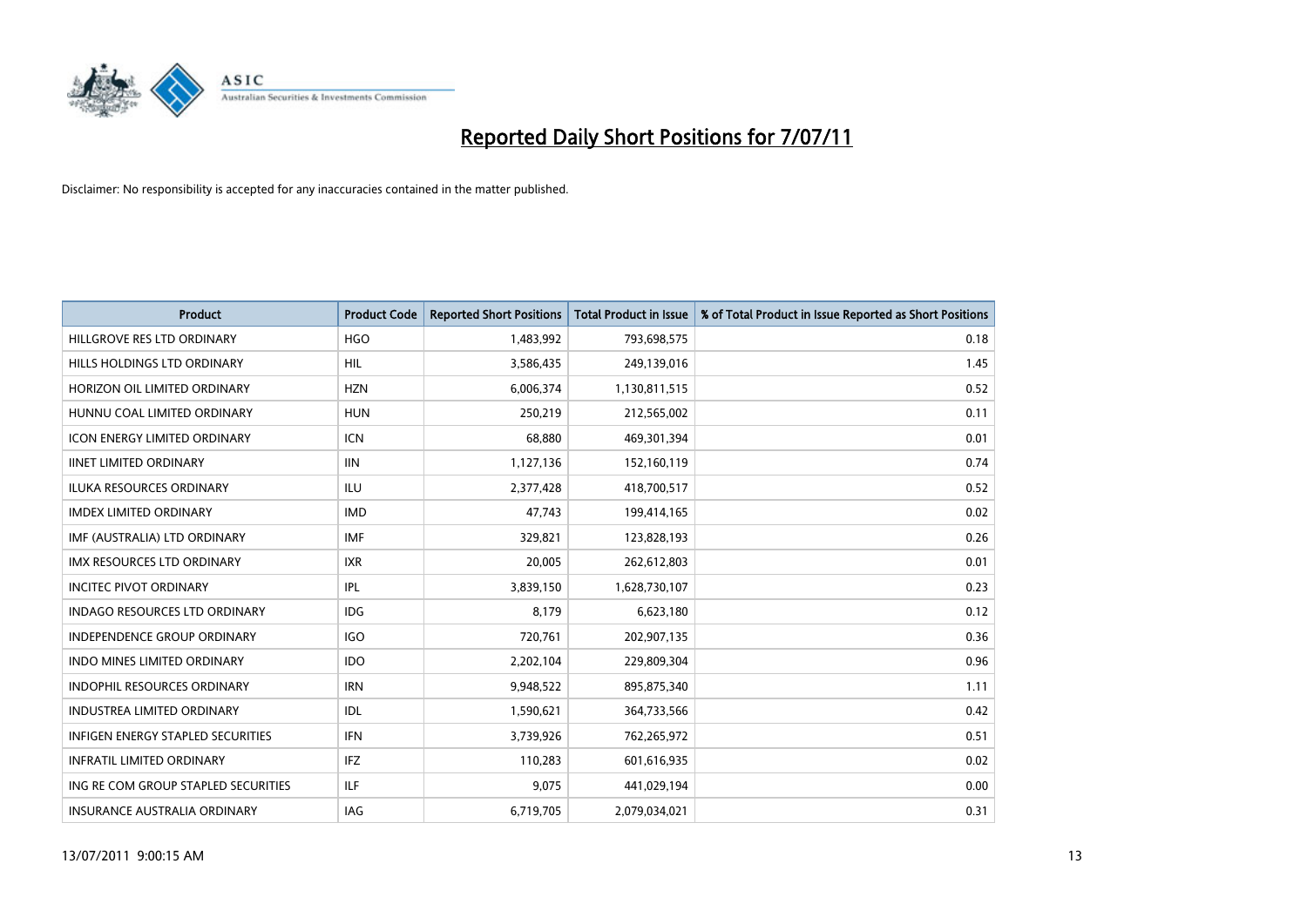

| <b>Product</b>                                  | <b>Product Code</b> | <b>Reported Short Positions</b> | Total Product in Issue | % of Total Product in Issue Reported as Short Positions |
|-------------------------------------------------|---------------------|---------------------------------|------------------------|---------------------------------------------------------|
| INT GOLDFIELDS LTD ORDINARY                     | <b>IGS</b>          | 12,197,682                      | 571,520,386            | 2.13                                                    |
| INTEGRA MINING LTD. ORDINARY                    | <b>IGR</b>          | 6,280,915                       | 841,525,727            | 0.74                                                    |
| <b>INTREPID MINES ORDINARY</b>                  | <b>IAU</b>          | 3,122,385                       | 520,812,643            | 0.58                                                    |
| INVESTA OFFICE FUND STAPLED SECURITIES          | <b>IOF</b>          | 8,927,063                       | 2,729,071,212          | 0.32                                                    |
| <b>INVOCARE LIMITED ORDINARY</b>                | <b>IVC</b>          | 1,012,415                       | 107,912,897            | 0.93                                                    |
| ION LIMITED ORDINARY                            | <b>ION</b>          | 164,453                         | 256,365,105            | 0.06                                                    |
| <b>IOOF HOLDINGS LTD ORDINARY</b>               | IFL.                | 843,683                         | 229,794,395            | 0.35                                                    |
| <b>IRESS MARKET TECH. ORDINARY</b>              | <b>IRE</b>          | 2,280,538                       | 126,992,462            | 1.78                                                    |
| <b>IRON ORE HOLDINGS ORDINARY</b>               | <b>IOH</b>          | 78,692                          | 166,087,005            | 0.05                                                    |
| <b>ISHARES MSCI BRIC CDI 1:1</b>                | <b>IBK</b>          | 1,976                           | 3,650,000              | 0.05                                                    |
| <b>ISHARES S&amp;P 500 CDI 1:1</b>              | <b>IVV</b>          | 7,608                           | 116,350,000            | 0.01                                                    |
| ISHARES S&P HIGH DIV ISHARES S&P HIGH DIV       | <b>IHD</b>          | 5,208                           | 2,200,055              | 0.24                                                    |
| ISHARES SMALL ORDS ISHARES SMALL ORDS           | <b>ISO</b>          | 208,082                         | 3,900,000              | 5.34                                                    |
| <b>ISOFT GROUP LIMITED ORDINARY</b>             | <b>ISF</b>          | 7,197,599                       | 1,071,236,272          | 0.67                                                    |
| <b>IVANHOE AUSTRALIA ORDINARY</b>               | <b>IVA</b>          | 107,761                         | 418,709,553            | 0.02                                                    |
| <b>JAMES HARDIE INDUST CHESS DEPOSITARY INT</b> | <b>IHX</b>          | 18,089,379                      | 437,311,611            | 4.12                                                    |
| <b>JAMESON RESOURCES ORDINARY</b>               | <b>JAL</b>          | 1,600,000                       | 95,828,865             | 1.67                                                    |
| <b>JB HI-FI LIMITED ORDINARY</b>                | <b>IBH</b>          | 16,201,420                      | 98,530,763             | 16.43                                                   |
| <b>IUPITER MINES ORDINARY</b>                   | <b>IMS</b>          | 239,135                         | 1,561,035,037          | 0.02                                                    |
| <b>KAGARA LTD ORDINARY</b>                      | KZL                 | 10,615,334                      | 708,583,836            | 1.49                                                    |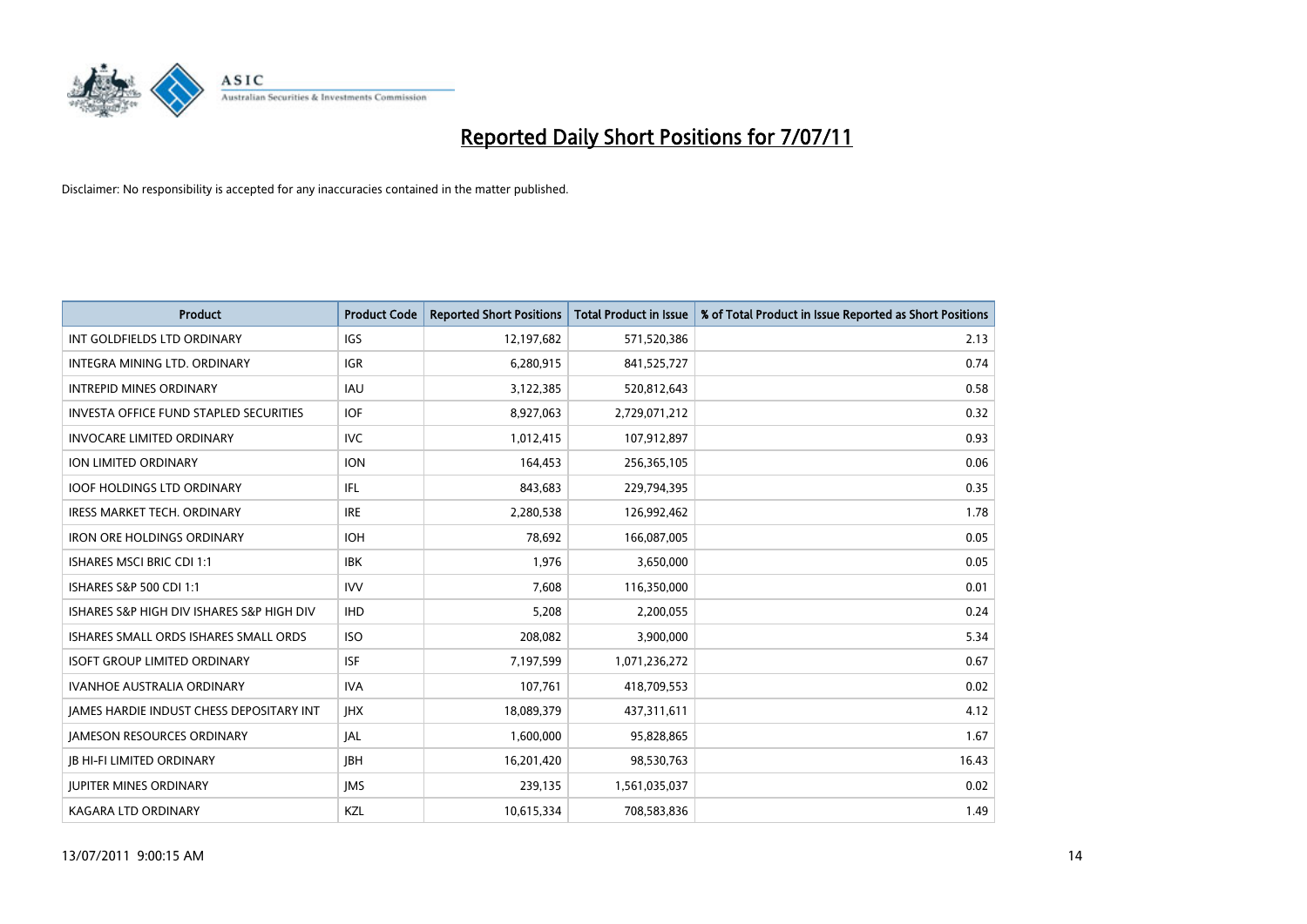

| <b>Product</b>                        | <b>Product Code</b> | <b>Reported Short Positions</b> | <b>Total Product in Issue</b> | % of Total Product in Issue Reported as Short Positions |
|---------------------------------------|---------------------|---------------------------------|-------------------------------|---------------------------------------------------------|
| KANGAROO RES LTD ORDINARY             | <b>KRL</b>          | 600,000                         | 3,434,430,012                 | 0.02                                                    |
| KAROON GAS AUSTRALIA ORDINARY         | <b>KAR</b>          | 1,402,968                       | 221,420,769                   | 0.62                                                    |
| KASBAH RESOURCES ORDINARY             | <b>KAS</b>          | 6,766                           | 364,262,596                   | 0.00                                                    |
| KATHMANDU HOLD LTD ORDINARY           | <b>KMD</b>          | 870,854                         | 200,000,000                   | 0.42                                                    |
| KIMBERLEY METALS LTD ORDINARY         | <b>KBL</b>          | 1,820                           | 164,452,978                   | 0.00                                                    |
| KINGSGATE CONSOLID, ORDINARY          | <b>KCN</b>          | 2,900,669                       | 135,324,823                   | 2.13                                                    |
| KINGSROSE MINING LTD ORDINARY         | <b>KRM</b>          | 1,019,407                       | 264,223,455                   | 0.37                                                    |
| LEIGHTON HOLDINGS ORDINARY            | LEI                 | 5,811,401                       | 336,515,596                   | 1.71                                                    |
| LEND LEASE GROUP UNIT/ORD STAPLED     | LLC                 | 2,855,642                       | 570,915,669                   | 0.49                                                    |
| LINC ENERGY LTD ORDINARY              | <b>LNC</b>          | 5,890,111                       | 503,418,900                   | 1.16                                                    |
| LIQUEFIED NATURAL ORDINARY            | LNG                 | 97,340                          | 214,449,015                   | 0.05                                                    |
| LYNAS CORPORATION ORDINARY            | <b>LYC</b>          | 45,071,657                      | 1,713,646,913                 | 2.65                                                    |
| M2 TELECOMMUNICATION ORDINARY         | <b>MTU</b>          | 4.878                           | 123,616,285                   | 0.00                                                    |
| <b>MACA LIMITED ORDINARY</b>          | <b>MLD</b>          | 22,650                          | 150,000,000                   | 0.02                                                    |
| MACARTHUR COAL ORDINARY               | <b>MCC</b>          | 4,232,435                       | 302,092,343                   | 1.42                                                    |
| <b>MACMAHON HOLDINGS ORDINARY</b>     | <b>MAH</b>          | 6,945,772                       | 733,711,705                   | 0.93                                                    |
| MACO ATLAS ROADS GRP ORDINARY STAPLED | <b>MQA</b>          | 6,303,056                       | 452,345,907                   | 1.37                                                    |
| MACQUARIE GROUP LTD ORDINARY          | MQG                 | 4,999,223                       | 348,264,705                   | 1.39                                                    |
| MAGMA METALS LTD. ORDINARY            | <b>MMW</b>          | 500                             | 267,180,923                   | 0.00                                                    |
| MAP GROUP STAPLED US PROHIBIT.        | <b>MAP</b>          | 11,545,102                      | 1,861,210,782                 | 0.60                                                    |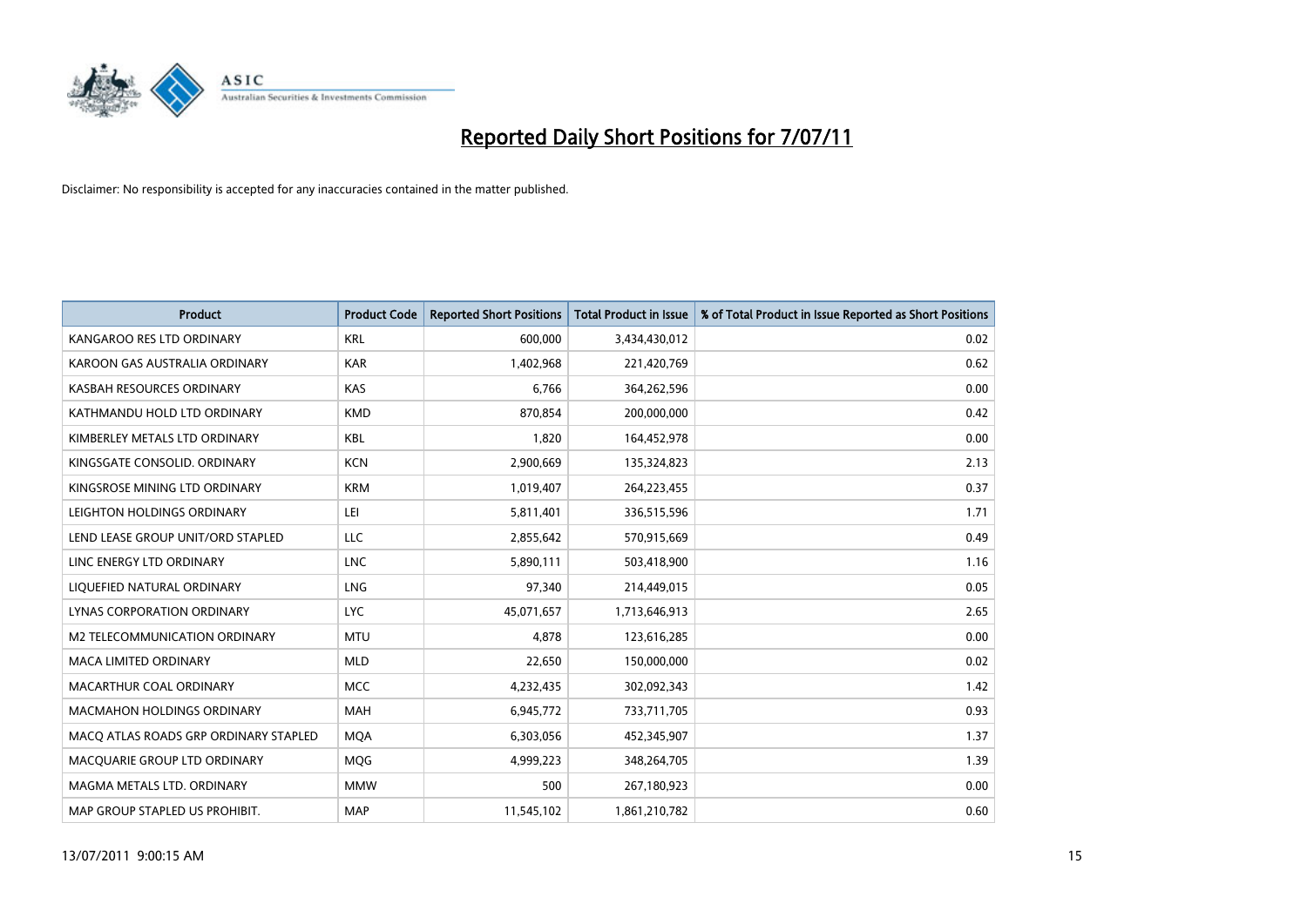

| <b>Product</b>                 | <b>Product Code</b> | <b>Reported Short Positions</b> | <b>Total Product in Issue</b> | % of Total Product in Issue Reported as Short Positions |
|--------------------------------|---------------------|---------------------------------|-------------------------------|---------------------------------------------------------|
| <b>MARENGO MINING ORDINARY</b> | <b>MGO</b>          | 118,301                         | 995,068,613                   | 0.01                                                    |
| MATRIX C & E LTD ORDINARY      | <b>MCE</b>          | 139,306                         | 77,081,507                    | 0.18                                                    |
| MCMILLAN SHAKESPEARE ORDINARY  | <b>MMS</b>          | 56,642                          | 68,081,810                    | 0.07                                                    |
| MCPHERSON'S LTD ORDINARY       | <b>MCP</b>          | 216,965                         | 72,401,758                    | 0.30                                                    |
| MEDUSA MINING LTD ORDINARY     | <b>MML</b>          | 826,087                         | 188,233,911                   | 0.42                                                    |
| MELBOURNE IT LIMITED ORDINARY  | MLB                 | 153,094                         | 80,662,621                    | 0.19                                                    |
| MEO AUSTRALIA LTD ORDINARY     | <b>MEO</b>          | 3,739,713                       | 539,913,260                   | 0.68                                                    |
| <b>MERMAID MARINE ORDINARY</b> | <b>MRM</b>          | 2,171,787                       | 215,376,756                   | 1.01                                                    |
| MESOBLAST LIMITED ORDINARY     | <b>MSB</b>          | 1,977,526                       | 279,733,562                   | 0.72                                                    |
| METALS X LIMITED ORDINARY      | <b>MLX</b>          | 262,324                         | 1,365,661,782                 | 0.02                                                    |
| METCASH LIMITED ORDINARY       | <b>MTS</b>          | 31,828,959                      | 768,928,924                   | 4.11                                                    |
| METGASCO LIMITED ORDINARY      | <b>MEL</b>          | 235,435                         | 276,213,791                   | 0.09                                                    |
| METMINCO LIMITED ORDINARY      | <b>MNC</b>          | 1,761,026                       | 1,462,616,146                 | 0.12                                                    |
| MHM METALS LIMITED ORDINARY    | <b>MHM</b>          | 72,725                          | 101,867,410                   | 0.07                                                    |
| MICLYN EXP OFFSHR ORDINARY     | <b>MIO</b>          | 667,310                         | 274,618,684                   | 0.23                                                    |
| MINARA RESOURCES ORDINARY      | <b>MRE</b>          | 9,440,602                       | 1,169,424,487                 | 0.78                                                    |
| MINCOR RESOURCES NL ORDINARY   | <b>MCR</b>          | 1,174,596                       | 200,608,804                   | 0.57                                                    |
| MINEMAKERS LIMITED ORDINARY    | <b>MAK</b>          | 44,227                          | 227,003,950                   | 0.02                                                    |
| MINERAL DEPOSITS ORDINARY      | <b>MDL</b>          | 389,077                         | 83,415,116                    | 0.46                                                    |
| MINERAL RESOURCES, ORDINARY    | <b>MIN</b>          | 858,199                         | 169,168,017                   | 0.50                                                    |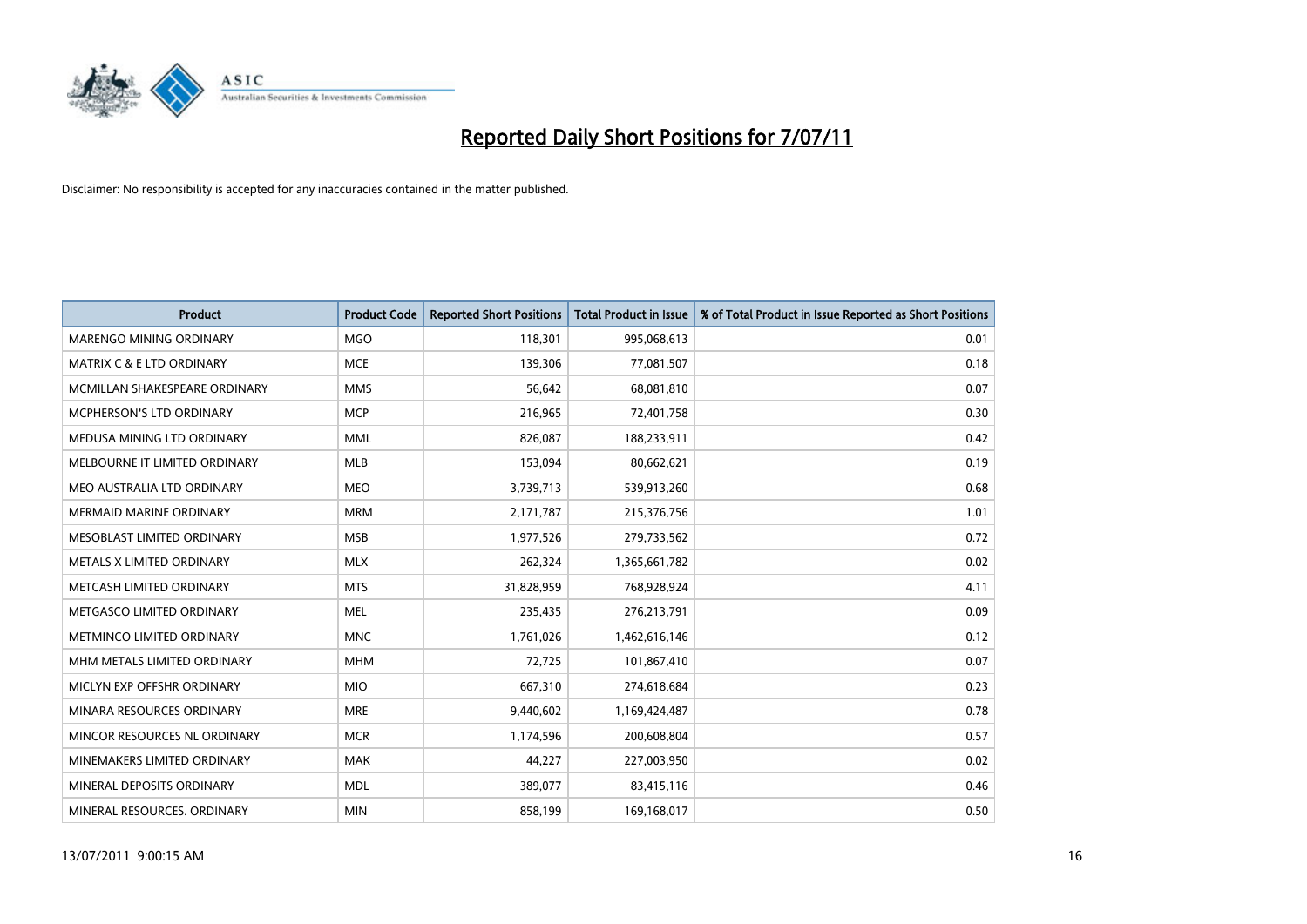

| <b>Product</b>                    | <b>Product Code</b> | <b>Reported Short Positions</b> | <b>Total Product in Issue</b> | % of Total Product in Issue Reported as Short Positions |
|-----------------------------------|---------------------|---------------------------------|-------------------------------|---------------------------------------------------------|
| MIRABELA NICKEL LTD ORDINARY      | <b>MBN</b>          | 10,071,892                      | 491,561,237                   | 2.04                                                    |
| MIRVAC GROUP STAPLED SECURITIES   | <b>MGR</b>          | 19,403,340                      | 3,416,924,188                 | 0.54                                                    |
| <b>MISSION NEWENERGY ORDINARY</b> | <b>MBT</b>          | 1,900                           | 8,512,259                     | 0.02                                                    |
| <b>MOLOPO ENERGY LTD ORDINARY</b> | <b>MPO</b>          | 1,469,267                       | 247,940,175                   | 0.58                                                    |
| MOLY MINES LIMITED ORDINARY       | <b>MOL</b>          | 48.000                          | 384,893,989                   | 0.01                                                    |
| MONADELPHOUS GROUP ORDINARY       | <b>MND</b>          | 615,001                         | 87,576,827                    | 0.71                                                    |
| MORTGAGE CHOICE LTD ORDINARY      | <b>MOC</b>          | 27,910                          | 119,948,255                   | 0.03                                                    |
| <b>MOUNT GIBSON IRON ORDINARY</b> | <b>MGX</b>          | 9,903,714                       | 1,082,570,693                 | 0.92                                                    |
| MSF SUGAR LIMITED ORDINARY        | <b>MSF</b>          | 19,208                          | 69,165,378                    | 0.03                                                    |
| MULTIPLEX SITES SITES             | <b>MXUPA</b>        | 172                             | 4,500,000                     | 0.00                                                    |
| MURCHISON METALS LTD ORDINARY     | <b>MMX</b>          | 15,709,966                      | 435,884,268                   | 3.60                                                    |
| <b>MYER HOLDINGS LTD ORDINARY</b> | <b>MYR</b>          | 18,595,487                      | 582,947,884                   | 3.18                                                    |
| <b>MYSTATE LIMITED ORDINARY</b>   | <b>MYS</b>          | 1.400                           | 67,439,158                    | 0.00                                                    |
| NANOSONICS LIMITED ORDINARY       | <b>NAN</b>          | 14.745                          | 230,490,585                   | 0.01                                                    |
| NATIONAL AUST. BANK ORDINARY      | <b>NAB</b>          | 11,836,164                      | 2,169,819,076                 | 0.52                                                    |
| NATURAL FUEL LIMITED ORDINARY     | <b>NFL</b>          |                                 | 1,121,912                     | 0.00                                                    |
| NAVIGATOR RESOURCES ORDINARY      | <b>NAV</b>          | 500                             | 465,790,327                   | 0.00                                                    |
| NAVITAS LIMITED ORDINARY          | <b>NVT</b>          | 3,127,470                       | 375,230,115                   | 0.84                                                    |
| NEPTUNE MARINE ORDINARY           | <b>NMS</b>          | 910,236                         | 1,747,612,299                 | 0.05                                                    |
| NEW HOPE CORPORATION ORDINARY     | <b>NHC</b>          | 1,161,580                       | 830,230,549                   | 0.13                                                    |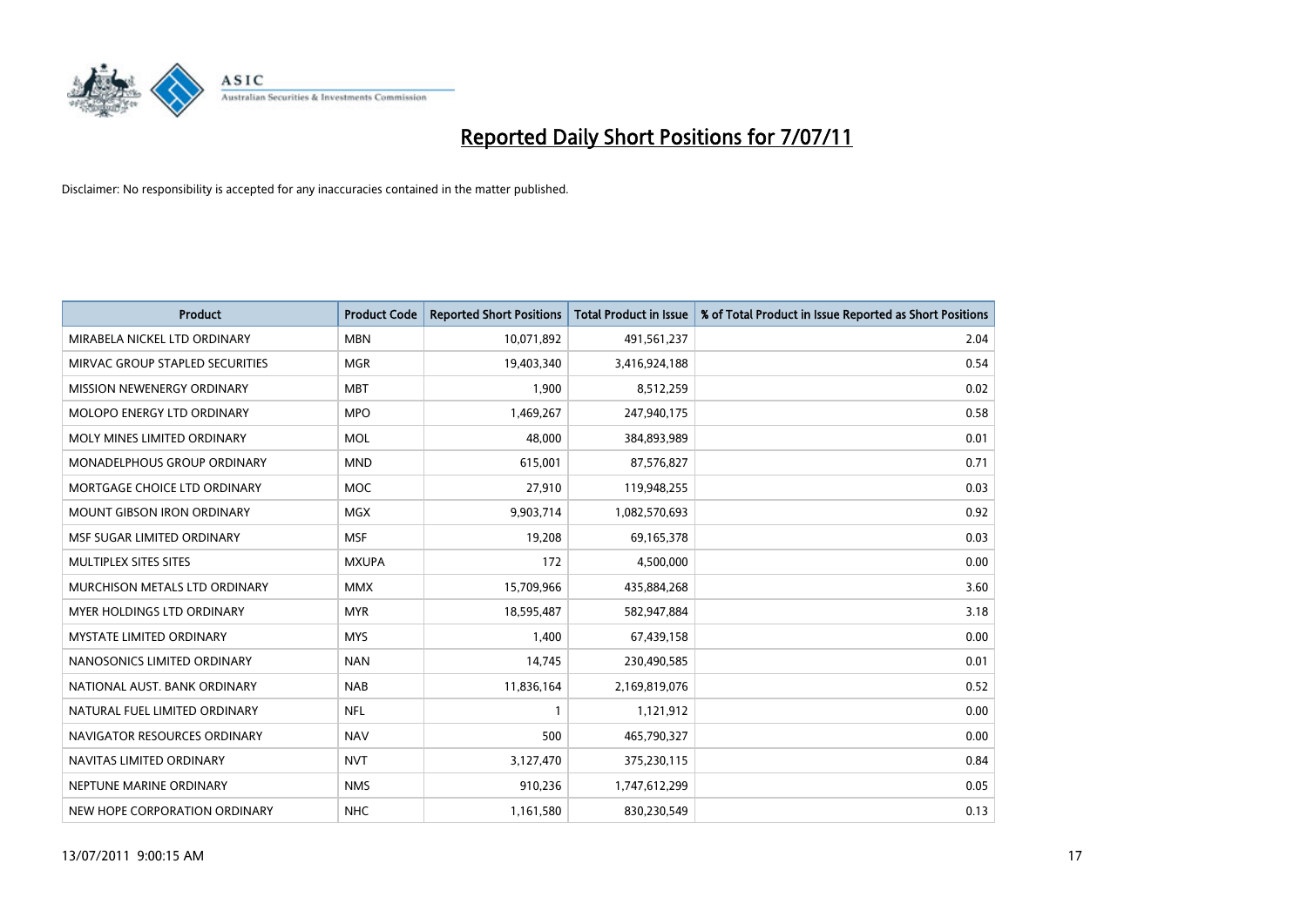

| <b>Product</b>                        | <b>Product Code</b> | <b>Reported Short Positions</b> | Total Product in Issue | % of Total Product in Issue Reported as Short Positions |
|---------------------------------------|---------------------|---------------------------------|------------------------|---------------------------------------------------------|
| NEWCREST MINING ORDINARY              | <b>NCM</b>          | 2,453,220                       | 765,000,000            | 0.28                                                    |
| NEWS CORP A NON-VOTING CDI            | <b>NWSLV</b>        | 2,921,147                       | 1,829,576,128          | 0.15                                                    |
| NEWS CORP B VOTING CDI                | <b>NWS</b>          | 2,654,247                       | 798,520,953            | 0.32                                                    |
| NEXBIS LIMITED ORDINARY               | <b>NBS</b>          | 63,733                          | 798,356,704            | 0.01                                                    |
| NEXUS ENERGY LIMITED ORDINARY         | <b>NXS</b>          | 21,121,040                      | 1,326,337,066          | 1.58                                                    |
| NIB HOLDINGS LIMITED ORDINARY         | <b>NHF</b>          | 4,911                           | 466,733,110            | 0.00                                                    |
| NIDO PETROLEUM ORDINARY               | <b>NDO</b>          | 282,693                         | 1,389,163,151          | 0.01                                                    |
| NKWE PLATINUM 10C US COMMON           | <b>NKP</b>          | 122,617                         | 559,651,184            | 0.02                                                    |
| NOBLE MINERAL RES ORDINARY            | <b>NMG</b>          | 3,658,587                       | 395,770,881            | 0.92                                                    |
| NORTHERN CREST ORDINARY               | <b>NOC</b>          | 24,345                          | 133,484,723            | 0.02                                                    |
| NORTHERN IRON LTD ORDINARY            | <b>NFE</b>          | 663,402                         | 336,084,863            | 0.19                                                    |
| NRW HOLDINGS LIMITED ORDINARY         | <b>NWH</b>          | 1,838,323                       | 278,888,011            | 0.65                                                    |
| NUCOAL RESOURCES NL ORDINARY          | <b>NCR</b>          | 141,543                         | 437,193,340            | 0.03                                                    |
| NUFARM LIMITED ORDINARY               | <b>NUF</b>          | 6,587,236                       | 261,833,005            | 2.51                                                    |
| NUPLEX INDUSTRIES ORDINARY            | <b>NPX</b>          | 62,580                          | 196,748,316            | 0.03                                                    |
| OAKTON LIMITED ORDINARY               | <b>OKN</b>          | 614,436                         | 93,800,235             | 0.66                                                    |
| OCEANAGOLD CORP. CHESS DEPOSITARY INT | <b>OGC</b>          | 927,396                         | 262,590,386            | 0.35                                                    |
| OCEANIA CAPITAL LTD ORDINARY          | <b>OCP</b>          | 2,500                           | 91,921,295             | 0.00                                                    |
| OIL SEARCH LTD ORDINARY               | OSH                 | 9,741,816                       | 1,320,648,378          | 0.73                                                    |
| OM HOLDINGS LIMITED ORDINARY          | OMH                 | 8,243,227                       | 504,105,150            | 1.64                                                    |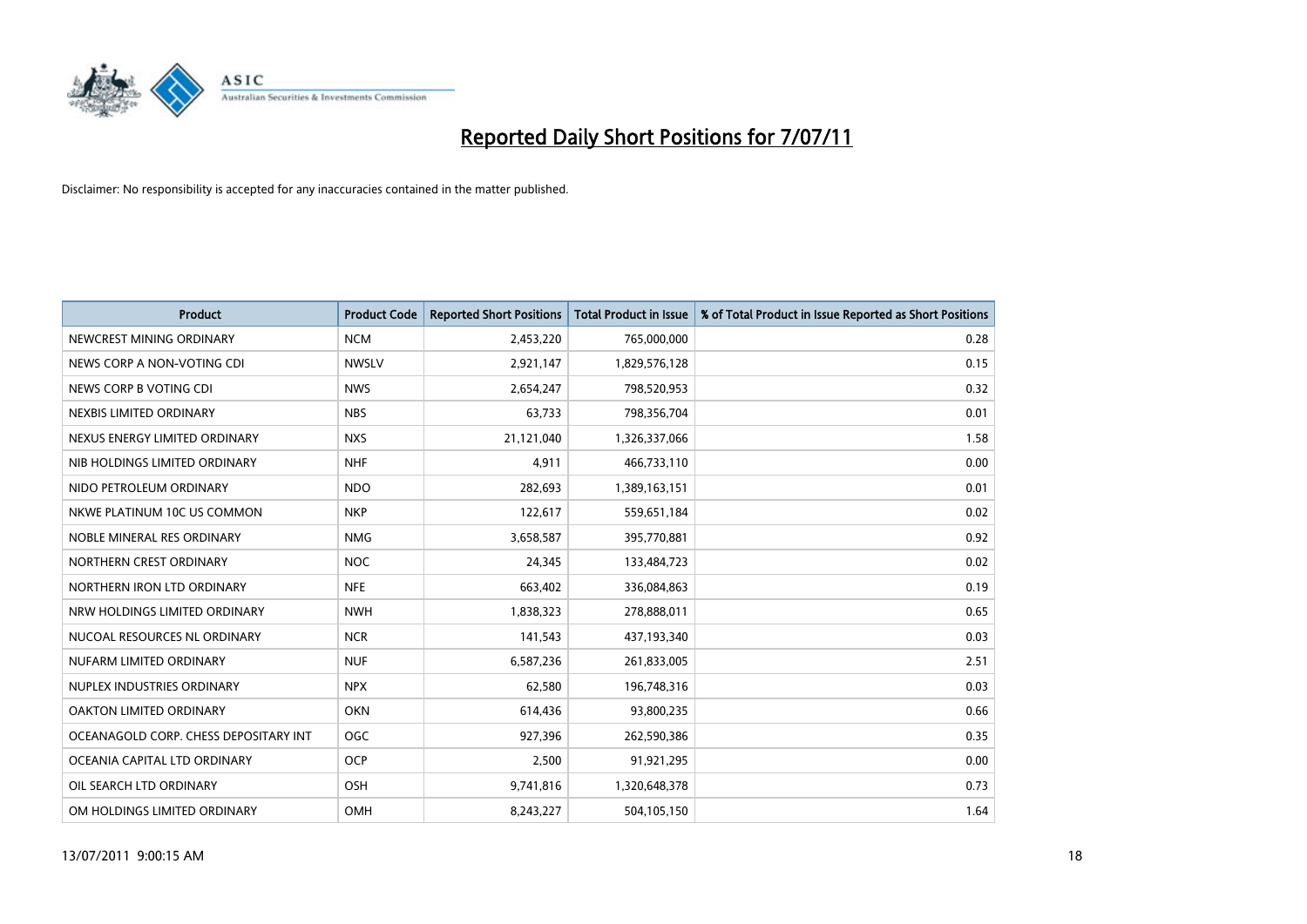

| <b>Product</b>                   | <b>Product Code</b> | <b>Reported Short Positions</b> | <b>Total Product in Issue</b> | % of Total Product in Issue Reported as Short Positions |
|----------------------------------|---------------------|---------------------------------|-------------------------------|---------------------------------------------------------|
| <b>ONESTEEL LIMITED ORDINARY</b> | OST                 | 24,811,445                      | 1,338,106,652                 | 1.85                                                    |
| ORICA LIMITED ORDINARY           | ORI                 | 3,680,496                       | 363,966,570                   | 1.02                                                    |
| ORIGIN ENERGY ORDINARY           | ORG                 | 2,097,325                       | 1,064,507,259                 | 0.18                                                    |
| OROCOBRE LIMITED ORDINARY        | <b>ORE</b>          | 87,980                          | 103,063,894                   | 0.09                                                    |
| OROTONGROUP LIMITED ORDINARY     | <b>ORL</b>          | 80,001                          | 40,880,902                    | 0.20                                                    |
| OTTO ENERGY LIMITED ORDINARY     | OEL                 | 109,204                         | 1,134,540,071                 | 0.01                                                    |
| OZ MINERALS ORDINARY             | OZL                 | 5,747,466                       | 323,877,514                   | 1.76                                                    |
| PACIFIC BRANDS ORDINARY          | <b>PBG</b>          | 8,748,004                       | 931,386,248                   | 0.94                                                    |
| PALADIN ENERGY LTD ORDINARY      | <b>PDN</b>          | 11,318,418                      | 777,698,217                   | 1.45                                                    |
| PANAUST LIMITED ORDINARY         | <b>PNA</b>          | 11,681,515                      | 593,651,483                   | 1.97                                                    |
| PANORAMIC RESOURCES ORDINARY     | PAN                 | 915,868                         | 207,050,710                   | 0.45                                                    |
| PAPERLINX LIMITED ORDINARY       | <b>PPX</b>          | 5,333,809                       | 603,580,761                   | 0.90                                                    |
| PAPILLON RES LTD ORDINARY        | PIR                 | 277,374                         | 203,221,972                   | 0.13                                                    |
| PATTIES FOODS LTD ORDINARY       | PFL                 |                                 | 138,989,223                   | 0.00                                                    |
| PEAK RESOURCES ORDINARY          | <b>PEK</b>          | 50,058                          | 155,979,643                   | 0.03                                                    |
| PEET LIMITED ORDINARY            | <b>PPC</b>          | 90,993                          | 318,038,544                   | 0.02                                                    |
| PENINSULA ENERGY LTD ORDINARY    | <b>PEN</b>          | 5,000                           | 2,093,420,252                 | 0.00                                                    |
| PERILYA LIMITED ORDINARY         | PEM                 | 558,667                         | 526,075,563                   | 0.11                                                    |
| PERPETUAL LIMITED ORDINARY       | <b>PPT</b>          | 2,702,193                       | 44,671,129                    | 6.06                                                    |
| PERSEUS MINING LTD ORDINARY      | PRU                 | 5,364,822                       | 425,617,088                   | 1.26                                                    |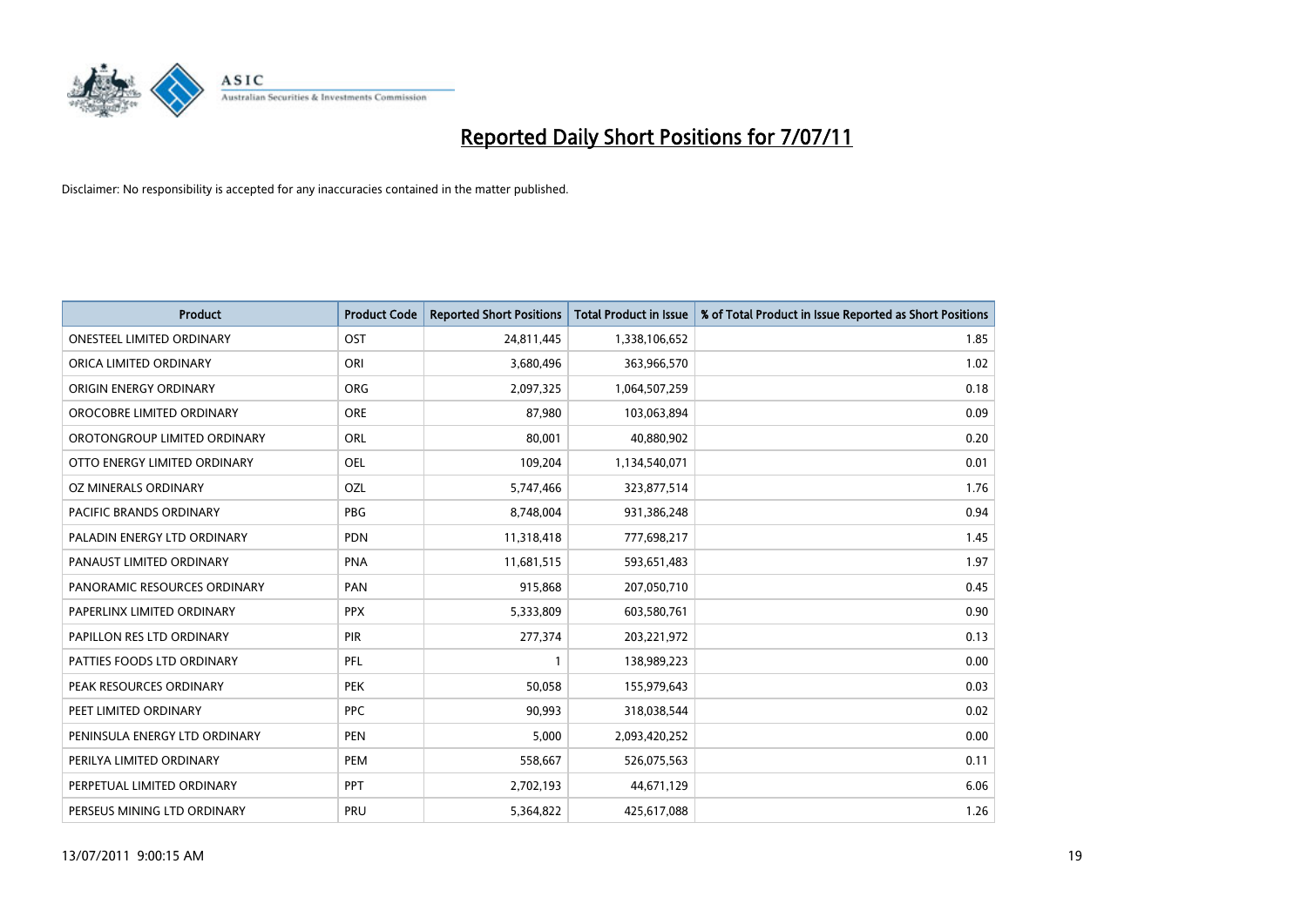

| <b>Product</b>                 | <b>Product Code</b> | <b>Reported Short Positions</b> | <b>Total Product in Issue</b> | % of Total Product in Issue Reported as Short Positions |
|--------------------------------|---------------------|---------------------------------|-------------------------------|---------------------------------------------------------|
| PETSEC ENERGY ORDINARY         | <b>PSA</b>          | 223,332                         | 231,283,622                   | 0.10                                                    |
| PHARMAXIS LTD ORDINARY         | <b>PXS</b>          | 1,072,993                       | 228,290,309                   | 0.46                                                    |
| PHOTON GROUP LTD ORDINARY      | PGA                 | 250,510                         | 1,540,886,866                 | 0.02                                                    |
| PLATINUM ASSET ORDINARY        | <b>PTM</b>          | 8,759,480                       | 561,347,878                   | 1.57                                                    |
| PLATINUM AUSTRALIA ORDINARY    | <b>PLA</b>          | 4,125,742                       | 392,430,039                   | 1.05                                                    |
| PLATINUM CAPITAL LTD ORDINARY  | <b>PMC</b>          |                                 | 164,959,410                   | 0.00                                                    |
| PLUTON RESOURCES ORDINARY      | <b>PLV</b>          | 208.454                         | 187,026,448                   | 0.11                                                    |
| <b>PMP LIMITED ORDINARY</b>    | <b>PMP</b>          | 60,995                          | 329,879,212                   | 0.01                                                    |
| PORT BOUVARD LIMITED ORDINARY  | PBD                 | 6,754                           | 593,868,295                   | 0.00                                                    |
| PRANA BIOTECHNOLOGY ORDINARY   | PBT                 | 531,650                         | 275,286,783                   | 0.19                                                    |
| PREMIER INVESTMENTS ORDINARY   | <b>PMV</b>          | 628,104                         | 155,062,831                   | 0.41                                                    |
| PRIMA BIOMED LTD ORDINARY      | PRR                 | 311,500                         | 981,015,629                   | 0.03                                                    |
| PRIMARY HEALTH CARE ORDINARY   | <b>PRY</b>          | 9,676,507                       | 497,419,803                   | 1.94                                                    |
| PRIME MEDIA GRP LTD ORDINARY   | PRT                 | $\overline{2}$                  | 366,330,303                   | 0.00                                                    |
| PROGEN PHARMACEUTIC ORDINARY   | <b>PGL</b>          | 151,596                         | 24,709,097                    | 0.61                                                    |
| PROGRAMMED ORDINARY            | PRG                 | 363,502                         | 118,169,908                   | 0.30                                                    |
| <b>PSIVIDA CORP CDI 1:1</b>    | <b>PVA</b>          | 6,878                           | 8,862,492                     | 0.08                                                    |
| <b>QANTAS AIRWAYS ORDINARY</b> | QAN                 | 33,317,902                      | 2,265,123,620                 | 1.45                                                    |
| OBE INSURANCE GROUP ORDINARY   | <b>OBE</b>          | 19,893,140                      | 1.092,654,587                 | 1.80                                                    |
| OR NATIONAL LIMITED ORDINARY   | <b>ORN</b>          | 22,555,749                      | 2,440,000,000                 | 0.93                                                    |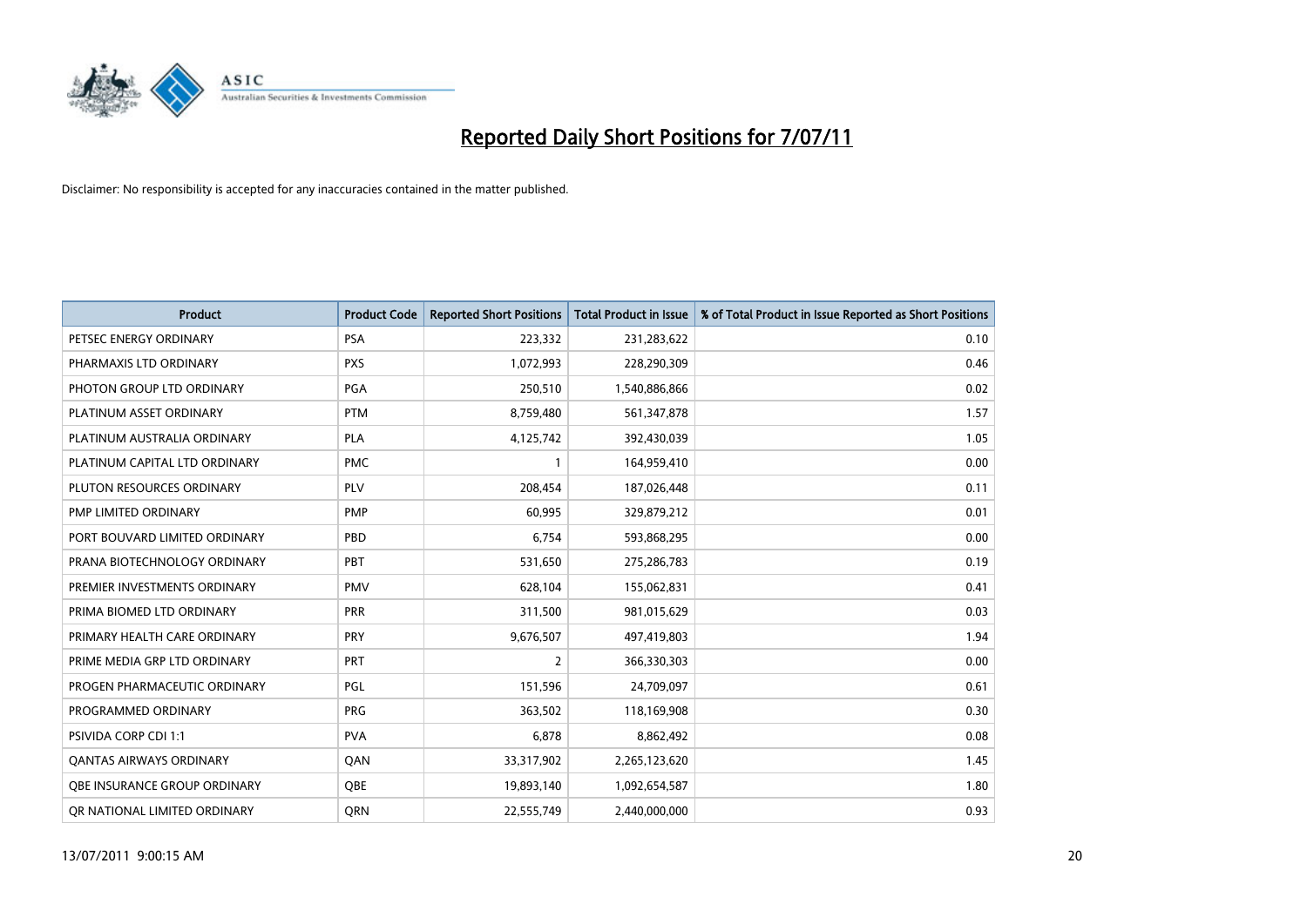

| <b>Product</b>                       | <b>Product Code</b> | <b>Reported Short Positions</b> | <b>Total Product in Issue</b> | % of Total Product in Issue Reported as Short Positions |
|--------------------------------------|---------------------|---------------------------------|-------------------------------|---------------------------------------------------------|
| <b>QUBE LOGISTICS ORDINARY UNITS</b> | <b>QUB</b>          | 19,604,432                      | 610,839,329                   | 3.21                                                    |
| RAMELIUS RESOURCES ORDINARY          | <b>RMS</b>          | 559,126                         | 291,767,215                   | 0.18                                                    |
| RAMSAY HEALTH CARE ORDINARY          | <b>RHC</b>          | 1,477,957                       | 202,081,252                   | 0.74                                                    |
| <b>RCR TOMLINSON ORDINARY</b>        | <b>RCR</b>          | 68,067                          | 132,010,172                   | 0.05                                                    |
| <b>REA GROUP ORDINARY</b>            | <b>REA</b>          | 27,604                          | 130,401,680                   | 0.01                                                    |
| <b>RECKON LIMITED ORDINARY</b>       | <b>RKN</b>          | 7,002                           | 133,384,060                   | 0.01                                                    |
| <b>RED FORK ENERGY ORDINARY</b>      | <b>RFE</b>          | 7,696                           | 269,769,853                   | 0.00                                                    |
| REDBANK ENERGY LTD ORDINARY          | <b>AEI</b>          | 13                              | 786,287                       | 0.00                                                    |
| REDFLEX HOLDINGS ORDINARY            | <b>RDF</b>          | 10                              | 110,345,599                   | 0.00                                                    |
| <b>REED RESOURCES LTD ORDINARY</b>   | <b>RDR</b>          | 396,905                         | 264,742,501                   | 0.15                                                    |
| <b>REGIS RESOURCES ORDINARY</b>      | <b>RRL</b>          | 1,879,521                       | 432,072,718                   | 0.43                                                    |
| RESMED INC CDI 10:1                  | <b>RMD</b>          | 10,816,893                      | 1,545,678,330                 | 0.67                                                    |
| <b>RESOLUTE MINING ORDINARY</b>      | <b>RSG</b>          | 13,435,241                      | 467,638,948                   | 2.88                                                    |
| RESOURCE AND INVEST. ORDINARY        | <b>RNI</b>          | 6,141                           | 124,784,308                   | 0.00                                                    |
| <b>RESOURCE GENERATION ORDINARY</b>  | <b>RES</b>          | 314,311                         | 262,895,652                   | 0.12                                                    |
| REVERSE CORP LIMITED ORDINARY        | <b>REF</b>          | 25,141                          | 92,382,175                    | 0.03                                                    |
| REX MINERALS LIMITED ORDINARY        | <b>RXM</b>          | 995,513                         | 153,635,519                   | 0.64                                                    |
| RHG LIMITED ORDINARY                 | <b>RHG</b>          | 406,333                         | 318,092,978                   | 0.12                                                    |
| <b>RIALTO ENERGY ORDINARY</b>        | <b>RIA</b>          | 111,907                         | 360,006,264                   | 0.03                                                    |
| <b>RIDLEY CORPORATION ORDINARY</b>   | <b>RIC</b>          | 827,716                         | 307,817,071                   | 0.27                                                    |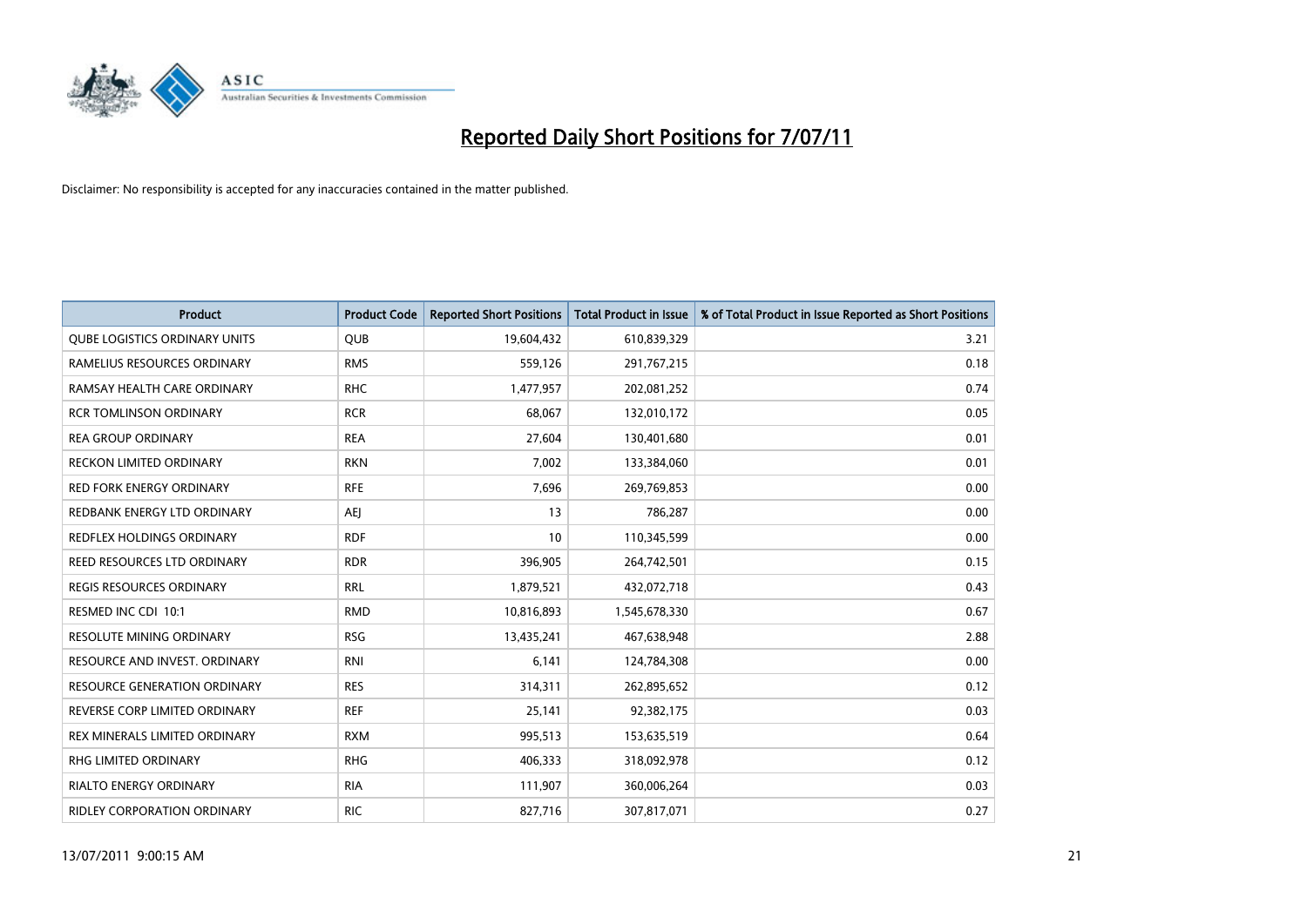

| <b>Product</b>                    | <b>Product Code</b> | <b>Reported Short Positions</b> | <b>Total Product in Issue</b> | % of Total Product in Issue Reported as Short Positions |
|-----------------------------------|---------------------|---------------------------------|-------------------------------|---------------------------------------------------------|
| RIO TINTO LIMITED ORDINARY        | <b>RIO</b>          | 16,638,829                      | 435,758,720                   | 3.82                                                    |
| <b>RIVERCITY MOTORWAY STAPLED</b> | <b>RCY</b>          | 132,000                         | 957,010,115                   | 0.01                                                    |
| RIVERSDALE MINING ORDINARY        | <b>RIV</b>          | 10,200                          | 244,431,186                   | 0.00                                                    |
| ROBUST RESOURCES ORDINARY         | <b>ROL</b>          | 1,156,534                       | 84,944,097                    | 1.36                                                    |
| ROC OIL COMPANY ORDINARY          | <b>ROC</b>          | 1,425,260                       | 713,254,560                   | 0.20                                                    |
| ROYAL WOLF HOLDINGS ORDINARY      | <b>RWH</b>          | 60,000                          | 100,387,052                   | 0.06                                                    |
| SAI GLOBAL LIMITED ORDINARY       | SAI                 | 128.056                         | 199,552,155                   | 0.07                                                    |
| SALMAT LIMITED ORDINARY           | <b>SLM</b>          | 664,897                         | 159,780,299                   | 0.42                                                    |
| SAMSON OIL & GAS LTD ORDINARY     | SSN                 | 2,921,729                       | 1,731,976,929                 | 0.17                                                    |
| SANDFIRE RESOURCES ORDINARY       | <b>SFR</b>          | 1,525,297                       | 149,384,969                   | 1.00                                                    |
| <b>SANTOS LTD ORDINARY</b>        | <b>STO</b>          | 5,637,335                       | 877,955,815                   | 0.63                                                    |
| SARACEN MINERAL ORDINARY          | SAR                 | 198,652                         | 492,251,415                   | 0.03                                                    |
| SEDGMAN LIMITED ORDINARY          | SDM                 | 342,842                         | 209,752,689                   | 0.16                                                    |
| SEEK LIMITED ORDINARY             | <b>SEK</b>          | 11,753,821                      | 336,584,488                   | 3.51                                                    |
| SELECT HARVESTS ORDINARY          | <b>SHV</b>          | 237,218                         | 56,226,960                    | 0.42                                                    |
| SENETAS CORPORATION ORDINARY      | <b>SEN</b>          | 756,999                         | 463,105,195                   | 0.16                                                    |
| SERVCORP LIMITED ORDINARY         | SRV                 | 143,362                         | 98,440,807                    | 0.14                                                    |
| SERVICE STREAM ORDINARY           | <b>SSM</b>          | 429,679                         | 283,418,867                   | 0.15                                                    |
| SEVEN GROUP HOLDINGS ORDINARY     | <b>SVW</b>          | 1,526,189                       | 306,410,281                   | 0.50                                                    |
| SEVEN WEST MEDIA LTD ORDINARY     | <b>SWM</b>          | 4.048.620                       | 610,327,899                   | 0.66                                                    |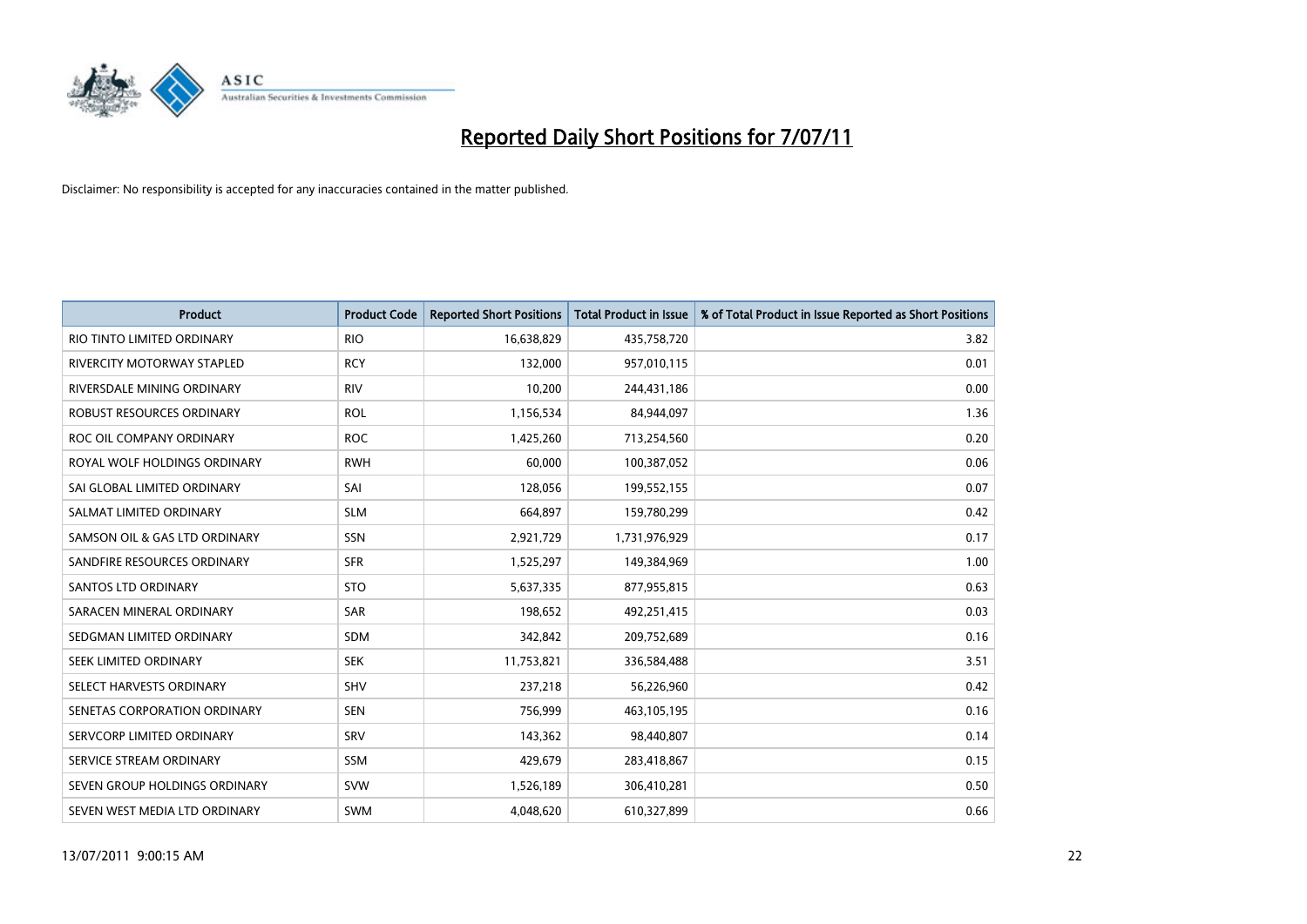

| <b>Product</b>                           | <b>Product Code</b> | <b>Reported Short Positions</b> | <b>Total Product in Issue</b> | % of Total Product in Issue Reported as Short Positions |
|------------------------------------------|---------------------|---------------------------------|-------------------------------|---------------------------------------------------------|
| SIGMA PHARMACEUTICAL ORDINARY            | SIP                 | 15,156,887                      | 1,178,626,572                 | 1.28                                                    |
| SILEX SYSTEMS ORDINARY                   | <b>SLX</b>          | 324,617                         | 170,133,997                   | 0.18                                                    |
| SILVER LAKE RESOURCE ORDINARY            | <b>SLR</b>          | 128,651                         | 178,882,838                   | 0.06                                                    |
| SIMS METAL MGMT LTD ORDINARY             | <b>SGM</b>          | 4,182,657                       | 205,395,581                   | 2.02                                                    |
| SINGAPORE TELECOMM. CHESS DEPOSITARY INT | SGT                 | 4,222,617                       | 198,739,178                   | 2.12                                                    |
| SIRIUS RESOURCES NL ORDINARY             | <b>SIR</b>          | 82,500                          | 137,134,586                   | 0.06                                                    |
| SKILLED GROUP LTD ORDINARY               | <b>SKE</b>          | 46,839                          | 233,089,776                   | 0.01                                                    |
| SKY CITY ENTERTAIN. ORDINARY             | <b>SKC</b>          | 35,515                          | 576,958,340                   | 0.00                                                    |
| <b>SKY NETWORK ORDINARY</b>              | <b>SKT</b>          | 18,324                          | 389,139,785                   | 0.00                                                    |
| SMS MANAGEMENT, ORDINARY                 | <b>SMX</b>          | 229,853                         | 67,765,118                    | 0.33                                                    |
| SONIC HEALTHCARE ORDINARY                | <b>SHL</b>          | 5,147,413                       | 388,429,875                   | 1.32                                                    |
| SOUL PATTINSON (W.H) ORDINARY            | SOL                 | 1,859                           | 238,640,580                   | 0.00                                                    |
| SOUTH BOULDER MINES ORDINARY             | <b>STB</b>          | 7,599                           | 87,115,688                    | 0.01                                                    |
| SP AUSNET STAPLED SECURITIES             | SPN                 | 5,365,389                       | 2,850,932,204                 | 0.19                                                    |
| SPARK INFRASTRUCTURE STAPLED NOTE & UNIT | SKI                 | 15,934,226                      | 1,326,734,264                 | 1.20                                                    |
| SPDR 200 FUND ETF UNITS                  | <b>STW</b>          | 8                               | 52,039,159                    | 0.00                                                    |
| SPECIALTY FASHION ORDINARY               | <b>SFH</b>          | 554,309                         | 191,786,121                   | 0.29                                                    |
| SPOTLESS GROUP LTD ORDINARY              | <b>SPT</b>          | 1,860,671                       | 262,766,725                   | 0.69                                                    |
| ST BARBARA LIMITED ORDINARY              | <b>SBM</b>          | 5,671,420                       | 325,615,389                   | 1.75                                                    |
| STAGING CONNECTIONS ORDINARY             | <b>STG</b>          | 2,917,189                       | 78,317,726                    | 3.72                                                    |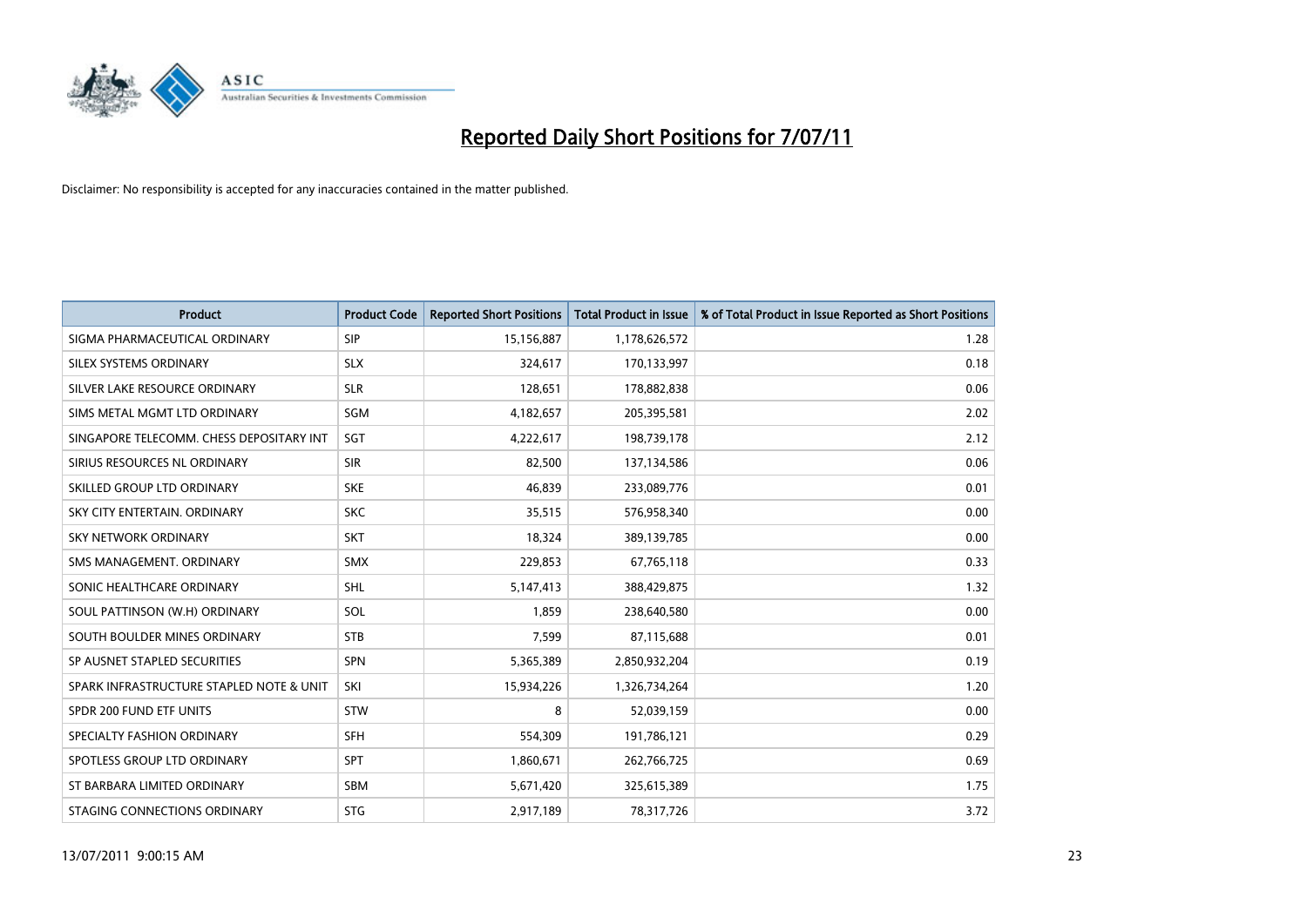

| <b>Product</b>                     | <b>Product Code</b> | <b>Reported Short Positions</b> | <b>Total Product in Issue</b> | % of Total Product in Issue Reported as Short Positions |
|------------------------------------|---------------------|---------------------------------|-------------------------------|---------------------------------------------------------|
| STANMORE COAL LTD ORDINARY         | <b>SMR</b>          | 77,840                          | 88,270,738                    | 0.09                                                    |
| STARPHARMA HOLDINGS ORDINARY       | <b>SPL</b>          | 327,825                         | 247,743,578                   | 0.14                                                    |
| STH AMERICAN COR LTD ORDINARY      | SAY                 | 9,200                           | 245,846,493                   | 0.00                                                    |
| STH CRS ELECT ENGNR ORDINARY       | <b>SXE</b>          | 2,910                           | 160,736,826                   | 0.00                                                    |
| STHN CROSS MEDIA ORDINARY          | <b>SXL</b>          | 3,831,557                       | 705,712,186                   | 0.54                                                    |
| STOCKLAND UNITS/ORD STAPLED        | SGP                 | 3,501,487                       | 2,383,036,717                 | 0.13                                                    |
| STRAITS RES LTD. ORDINARY          | <b>SRO</b>          | 7,809,756                       | 324,655,749                   | 2.39                                                    |
| <b>STW COMMUNICATIONS ORDINARY</b> | SGN                 | 299,580                         | 364,310,964                   | 0.07                                                    |
| SUNCORP GROUP LTD ORDINARY         | <b>SUN</b>          | 7,720,469                       | 1,286,600,980                 | 0.57                                                    |
| SUNDANCE ENERGY ORDINARY           | <b>SEA</b>          | 24,872                          | 276,709,585                   | 0.01                                                    |
| SUNDANCE RESOURCES ORDINARY        | <b>SDL</b>          | 12,828,311                      | 2,870,927,169                 | 0.42                                                    |
| SUNLAND GROUP LTD ORDINARY         | <b>SDG</b>          | 43.874                          | 224,881,794                   | 0.02                                                    |
| SUPER RET REP LTD ORDINARY         | <b>SUL</b>          | 111,461                         | 130,018,739                   | 0.09                                                    |
| SWICK MINING ORDINARY              | <b>SWK</b>          | 110,438                         | 236,724,970                   | 0.05                                                    |
| SYMEX HOLDINGS ORDINARY            | <b>SYM</b>          | 6,633                           | 189,166,670                   | 0.00                                                    |
| TABCORP HOLDINGS LTD ORDINARY      | <b>TAH</b>          | 3,745,249                       | 688,019,737                   | 0.54                                                    |
| TALENT2 INTERNATION ORDINARY       | <b>TWO</b>          | 105,491                         | 144,672,415                   | 0.07                                                    |
| <b>TALISMAN MINING ORDINARY</b>    | <b>TLM</b>          | 29                              | 130,438,627                   | 0.00                                                    |
| TAP OIL LIMITED ORDINARY           | <b>TAP</b>          | 680,016                         | 240,967,311                   | 0.28                                                    |
| TASSAL GROUP LIMITED ORDINARY      | <b>TGR</b>          | 29,480                          | 146,304,404                   | 0.01                                                    |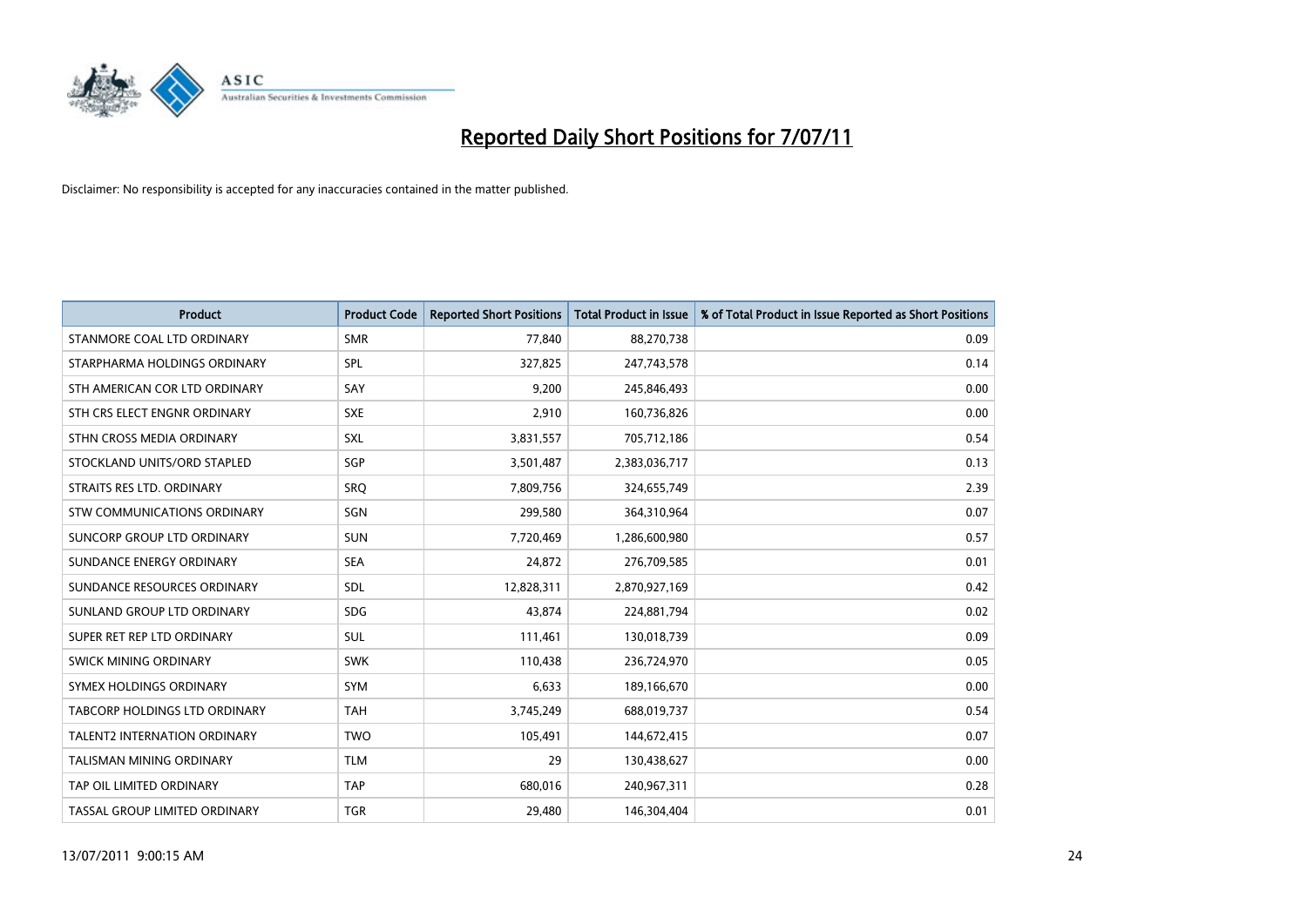

| <b>Product</b>                       | <b>Product Code</b> | <b>Reported Short Positions</b> | <b>Total Product in Issue</b> | % of Total Product in Issue Reported as Short Positions |
|--------------------------------------|---------------------|---------------------------------|-------------------------------|---------------------------------------------------------|
| <b>TATTS GROUP LTD ORDINARY</b>      | <b>TTS</b>          | 14,544,779                      | 1,318,683,208                 | 1.09                                                    |
| <b>TECHNOLOGY ONE ORDINARY</b>       | <b>TNE</b>          | 80.037                          | 303,119,455                   | 0.03                                                    |
| TELECOM CORPORATION ORDINARY         | <b>TEL</b>          | 30,250,256                      | 1,924,678,136                 | 1.59                                                    |
| TELSTRA CORPORATION. ORDINARY        | <b>TLS</b>          | 61,178,321                      | 12,443,074,357                | 0.47                                                    |
| TEN NETWORK HOLDINGS ORDINARY        | <b>TEN</b>          | 36,770,762                      | 1,045,236,720                 | 3.53                                                    |
| TERANGA GOLD CORP CDI 1:1            | <b>TGZ</b>          | 209,900                         | 152,308,821                   | 0.13                                                    |
| TFS CORPORATION LTD ORDINARY         | <b>TFC</b>          | 65,978                          | 276,453,042                   | 0.02                                                    |
| THE REJECT SHOP ORDINARY             | <b>TRS</b>          | 629,038                         | 26,033,570                    | 2.39                                                    |
| THOR MINING PLC CHESS DEPOSITARY 1:1 | <b>THR</b>          | 2,307                           | 222,489,120                   | 0.00                                                    |
| THORN GROUP LIMITED ORDINARY         | <b>TGA</b>          | 19,457                          | 129,858,924                   | 0.01                                                    |
| <b>TIGER RESOURCES ORDINARY</b>      | <b>TGS</b>          | 133,477                         | 669,035,549                   | 0.02                                                    |
| TIMBERCORP LIMITED ORDINARY          | <b>TIM</b>          | 90,074                          | 352,071,429                   | 0.02                                                    |
| <b>TISHMAN SPEYER UNITS</b>          | <b>TSO</b>          | 49.427                          | 338,440,904                   | 0.01                                                    |
| TNG LIMITED ORDINARY                 | <b>TNG</b>          | 4,321                           | 284,803,062                   | 0.00                                                    |
| TOLL HOLDINGS LTD ORDINARY           | <b>TOL</b>          | 21,952,104                      | 710,128,531                   | 3.04                                                    |
| TORO ENERGY LIMITED ORDINARY         | <b>TOE</b>          | 106,604                         | 964,936,676                   | 0.01                                                    |
| <b>TOWER LIMITED ORDINARY</b>        | <b>TWR</b>          | 689,519                         | 265,176,580                   | 0.26                                                    |
| TOX FREE SOLUTIONS ORDINARY          | <b>TOX</b>          | 36,710                          | 96,503,382                    | 0.03                                                    |
| TPG TELECOM LIMITED ORDINARY         | <b>TPM</b>          | 3,758,418                       | 783,481,644                   | 0.47                                                    |
| TRANSFIELD SERVICES ORDINARY         | <b>TSE</b>          | 6.812.545                       | 549,715,957                   | 1.24                                                    |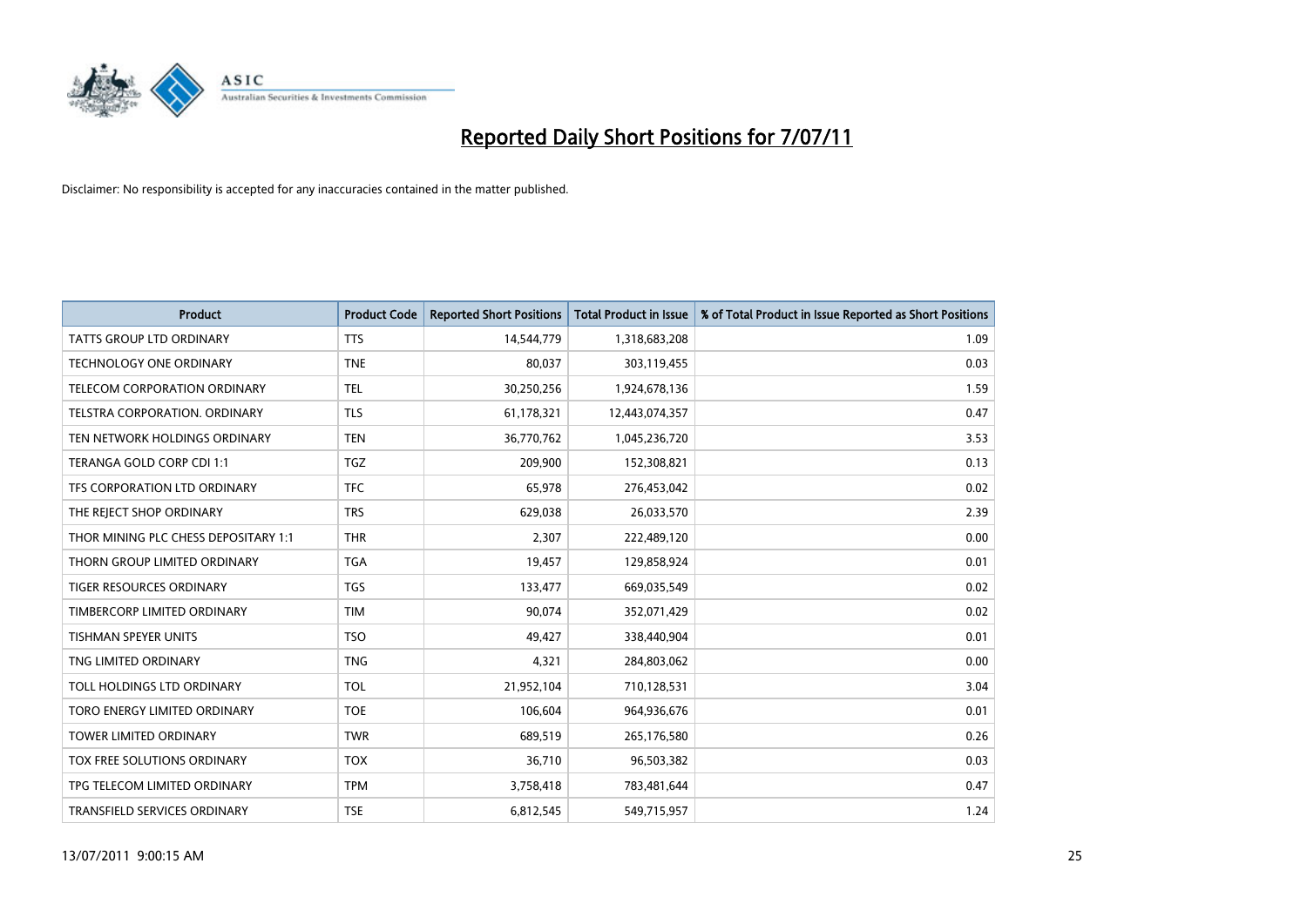

| <b>Product</b>                            | <b>Product Code</b> | <b>Reported Short Positions</b> | <b>Total Product in Issue</b> | % of Total Product in Issue Reported as Short Positions |
|-------------------------------------------|---------------------|---------------------------------|-------------------------------|---------------------------------------------------------|
| TRANSPACIFIC INDUST, ORDINARY             | <b>TPI</b>          | 11,373,956                      | 960,638,735                   | 1.16                                                    |
| TRANSURBAN GROUP TRIPLE STAPLED SEC.      | <b>TCL</b>          | 2,939,268                       | 1,443,543,731                 | 0.20                                                    |
| TREASURY WINE ESTATE ORDINARY             | <b>TWE</b>          | 17,878,815                      | 647,227,144                   | 2.76                                                    |
| TRINITY GROUP STAPLED SECURITIES          | <b>TCQ</b>          | 3,419                           | 203,405,927                   | 0.00                                                    |
| TROY RESOURCES NL ORDINARY                | <b>TRY</b>          | 166,974                         | 87,990,323                    | 0.18                                                    |
| UGL LIMITED ORDINARY                      | UGL                 | 5,459,696                       | 166,047,171                   | 3.27                                                    |
| UNILIFE CORPORATION CDI 6:1               | <b>UNS</b>          | 45,697                          | 272,900,039                   | 0.01                                                    |
| VALAD PROPERTY GROUP STAPLED US PROHIBIT. | <b>VPG</b>          | 3,124,961                       | 115,108,116                   | 2.72                                                    |
| <b>VDM GROUP LIMITED ORDINARY</b>         | <b>VMG</b>          | 11,116                          | 193,127,749                   | 0.01                                                    |
| <b>VENTURE MINERALS ORDINARY</b>          | <b>VMS</b>          | 363,361                         | 221,093,592                   | 0.16                                                    |
| VILLAGE ROADSHOW LTD ORDINARY             | <b>VRL</b>          | 112,871                         | 151,458,556                   | 0.07                                                    |
| VIRGIN BLUE HOLDINGS ORDINARY             | <b>VBA</b>          | 26,483,425                      | 2,210,197,600                 | 1.17                                                    |
| <b>VISION GROUP HLDGS ORDINARY</b>        | <b>VGH</b>          | 78,000                          | 74,197,532                    | 0.11                                                    |
| <b>VITA GROUP LTD ORDINARY</b>            | <b>VTG</b>          | 75,190                          | 142,499,800                   | 0.05                                                    |
| VITERRA INC CDI 1:1                       | <b>VTA</b>          | 3,828                           | 68,629,939                    | 0.01                                                    |
| WAH NAM INT HLDG LTD ORDINARY             | <b>WNI</b>          | 2,604,660                       | 5,355,416,325                 | 0.05                                                    |
| WATPAC LIMITED ORDINARY                   | <b>WTP</b>          | 79,161                          | 183,341,382                   | 0.03                                                    |
| <b>WDS LIMITED ORDINARY</b>               | <b>WDS</b>          | 701                             | 144,055,662                   | 0.00                                                    |
| WEBJET LIMITED ORDINARY                   | <b>WEB</b>          | 385,399                         | 75,967,968                    | 0.51                                                    |
| WESFARMERS LIMITED ORDINARY               | <b>WES</b>          | 18,829,832                      | 1,005,675,940                 | 1.85                                                    |